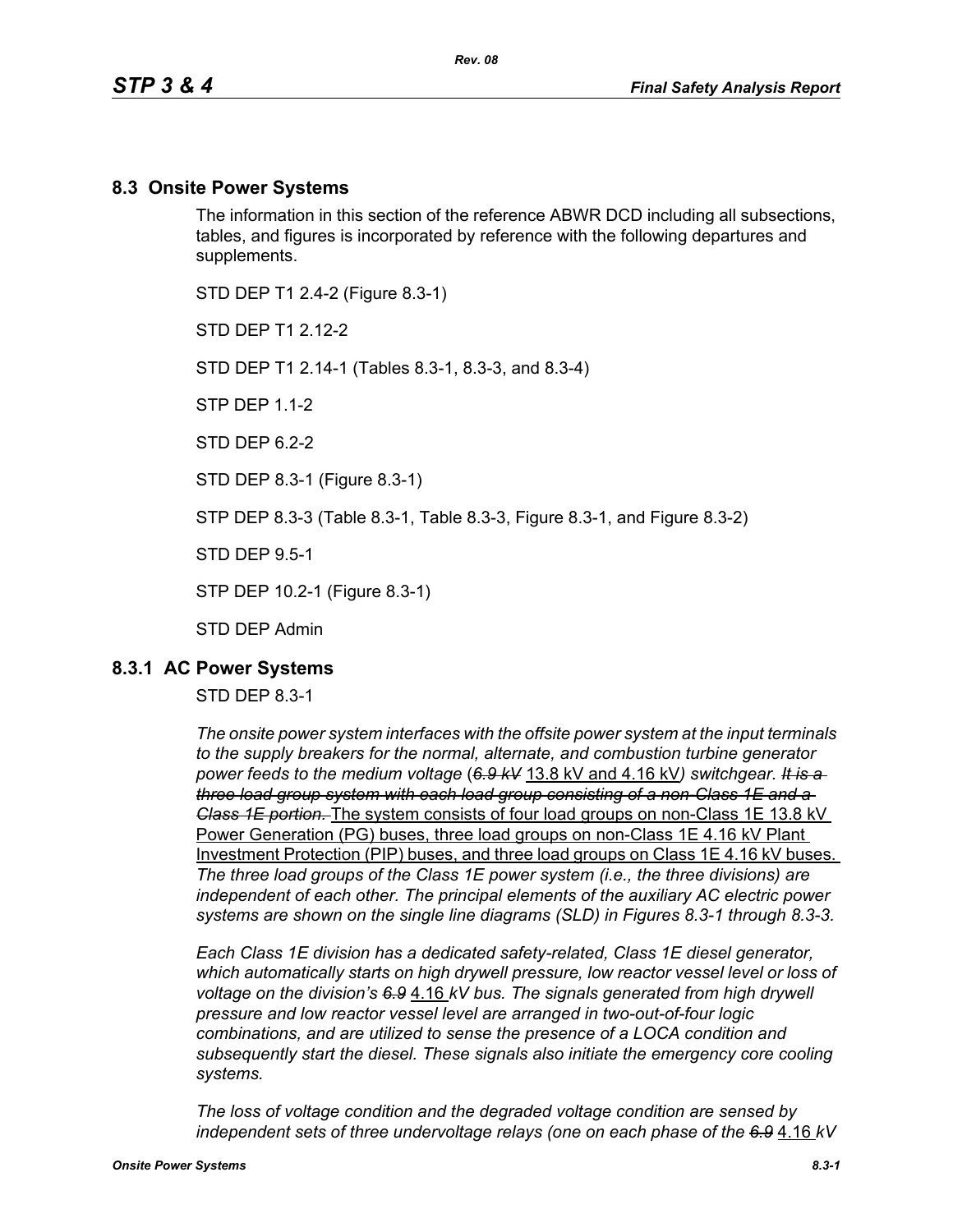*bus) which are configured such that two-out-of-three trip states will initiate circuitry for transferring power from offsite power to the onsite diesel generator (after a time delay*  for the degraded voltage condition). The primary side of each of the instrument *potential transformers (PTs) is connected phase-to-phase (i.e., a "delta" configuration) such that a loss of a single phase will cause two of the three undervoltage relays to trip, thus satisfying the two-out-of-three logic. (For more information on the degraded voltage condition and associated time delays, etc., see Subsection (8) of 8.3.1.1.7.)*

*Each 6.9* 4.16 *kV Class 1E bus feeds its associated 480V unit substation* power center *through a 6.9* 4.16 *kV/ 480/277V power center transformer.*

STP DEP 1.1-2

STD DEP 8.3-1

*Standby power is provided to plant investment protection non-Class 1E loads in all three load groups by a combustion turbine generator located in the turbine building.* CTG Bus 1 can be tied to CTG Bus 2 by the manual closing of the CTG bus tie breaker. When the plant conditions are beyond the design basis, the plant operators have the capability to cross-connect an alternate power source from the other unit. The crosstie breakers can only be closed after complying with the shedding requirements and loads limitations in accordance with off-normal/emergency procedures.

STD DEP 8.3-1

*AC power is supplied at 6.9* 13.8 kV or 4.16 *kV for motor loads larger than 300 kW and transformed to 480V for smaller loads. The 480V system is further transformed into lower voltages as required for instruments, lighting, and controls. In general, motors larger than 300 kW are supplied from the 6.9* 13.8 kV or 4.16 *kV buses. Motors 300 kW or smaller but larger than 100 kW are supplied power from 480V switchgear. Motors 100 kW or smaller are supplied power from 480V motor control centers.*

# **8.3.1.0.1 Non-Class 1E Medium Voltage Power Distribution System**

STD DEP 8.3-1

*The non-Class 1E medium voltage power distribution system consists of nine 6.9 kV buses divided into three load groups* four 13.8 kV PG buses and three 4.16 kV PIP buses. *The three load* four bus *group configuration was chosen to* meet the requirement that the ten Reactor Internal Pumps (RIPs) be powered by four independent buses. This will minimize large core flow reduction events and *match the mechanical* power generation *systems which are mostly three* four *trains (e.g. three* four *feedwater pumps*, four condensate pumps, four condensate booster pumps, four heater drain pumps, and *three* four *circulating water pumps, three turbine building supply and exhaust fans)*. The three bus configuration was chosen to match the supported mechanical systems, which typically consist of two or three trains.

*Within each load group there is one* The four *power generation bus which supplies*  buses supply *power production loads which do not provide water to the pressure*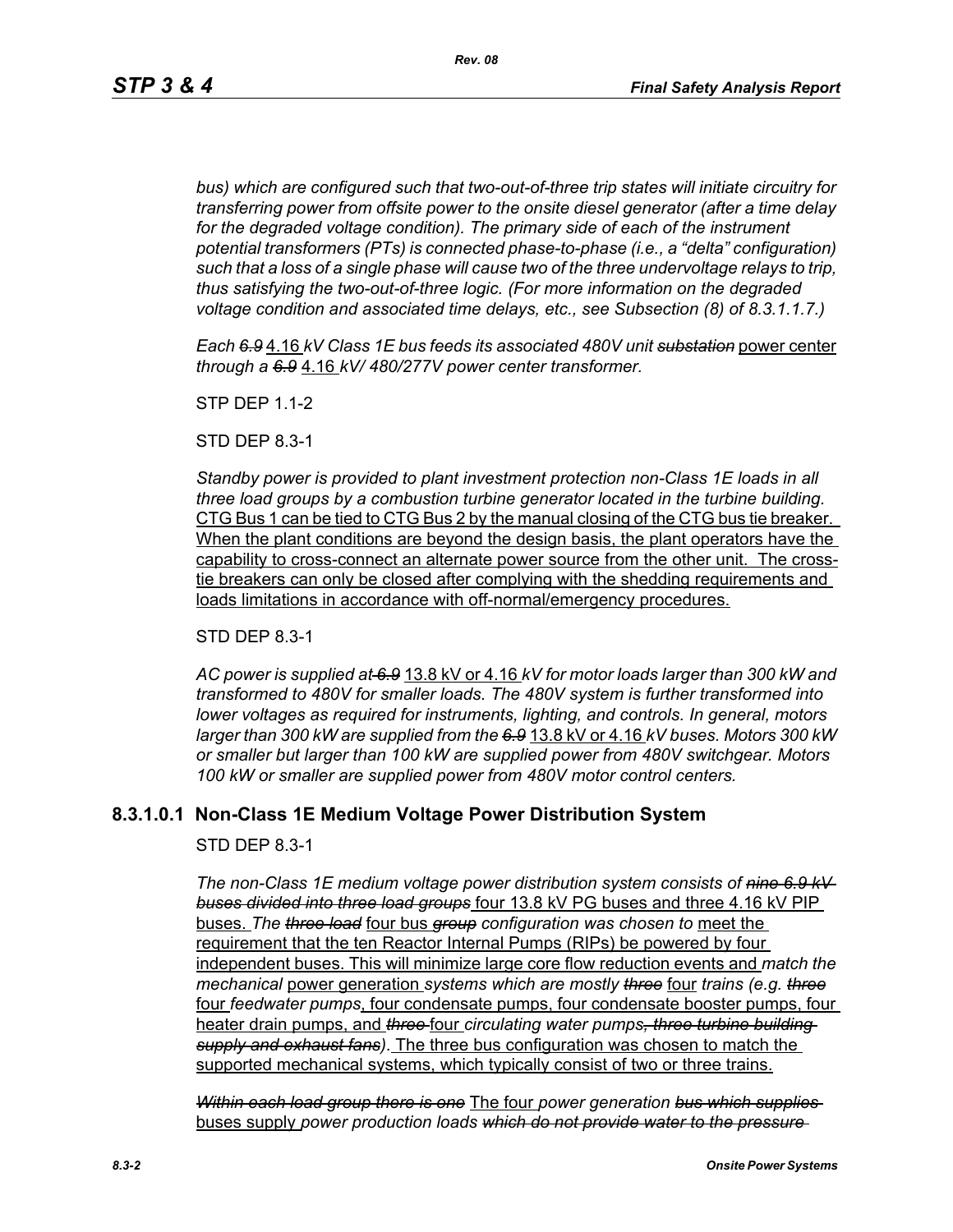*vessel. Each one of these buses has access to power from one winding of its assigned unit auxiliary transformer. It* Each PG bus *also has access to the* a *reserve auxiliary transformer* or CTG *as an alternate source, if its unit auxiliary transformer fails or during maintenance outages for the normal feed. Bus transfer between preferred power sources is manual dead bus transfer and not automatic.*

*Another power generation bus within each load group supplies power to pumps which are capable of supplying water to the pressure vessel during normal power operation (i.e., the condensate and feedwater pumps). These buses normally receive power from the unit auxiliary transformer and supply power to the third bus [plant investment protection (PIP)] in the load group through a cross-tie. The cross-tie automatically opens on loss of power but may be manually re-closed if it is desired to operate a condensate and feedwater pump or a condensate pump from the reserve auxiliary transformer which is connectable to the PIP buses. In addition, the combustion turbine generator is capable of supplying power to any of the condensate pumps through the bus ties from the PIP buses. This provides three load groups of non-safety grade equipment, in addition to the divisional Class 1E load groups, which may be used to supply water to the reactor vessel in emergencies.*

*A third Plant Investment Protection (PIP) bus*es *suppl*y*ies power to non-safety loads (e.g. the turbine building HVAC, the turbine building service water and the turbine building closed cooling water systems)* in three load groups. *On loss of normal* or alternate *preferred power the cross-tie to the power generation bus is automatically tripped open and the non-Class 1E PIP bus is automatically transferred (two out of the three buses in the load groups transfer)*, an automatic transfer of pre-selected buses occurs *via a dead bus transfer to the combustion turbine which automatically starts on loss of power. The PIP systems for each* selected *load group automatically restart to support their load*s *groups.*

*The non-Class 1E buses are comprised of metal clad switchgear rated for 7.2 kV 500 MV.A with a bus full load rating of 2000A. Maximum calculated full load short time current is 1700A. Bus ratings of 3000A are available for the switchgear as insurance against future load growth, if necessary. The circuit breaker interrupting capacity is 41,000 amperes* The non-Class 1E switchgear interruption ratings are chosen to be capable of clearing the maximum expected fault current. The continuous ratings are chosen to carry the maximum expected normal currents. The 13.8 kV/4.16 kV switchgear is rated at 15 kV/4.76 kV, respectively. *Instrument and control power is from the non-Class 1E, 125VDC power system.*

*The 6.9* 13.8 *kV buses supply power to adjustable speed drives for the feedwater and reactor internal pumps. These adjustable speed drives are designed to the requirements of IEEE-519. Voltage distortion limits are as stated in Table 4 of the IEEE Std.*

*Each 6.9 kV bus has a safety grounding circuit breaker designed to protect personnel during maintenance operations (see Figure 8.3-1). During periods when the buses are energized, these breakers are racked out (i.e., in the disconnect position). A control*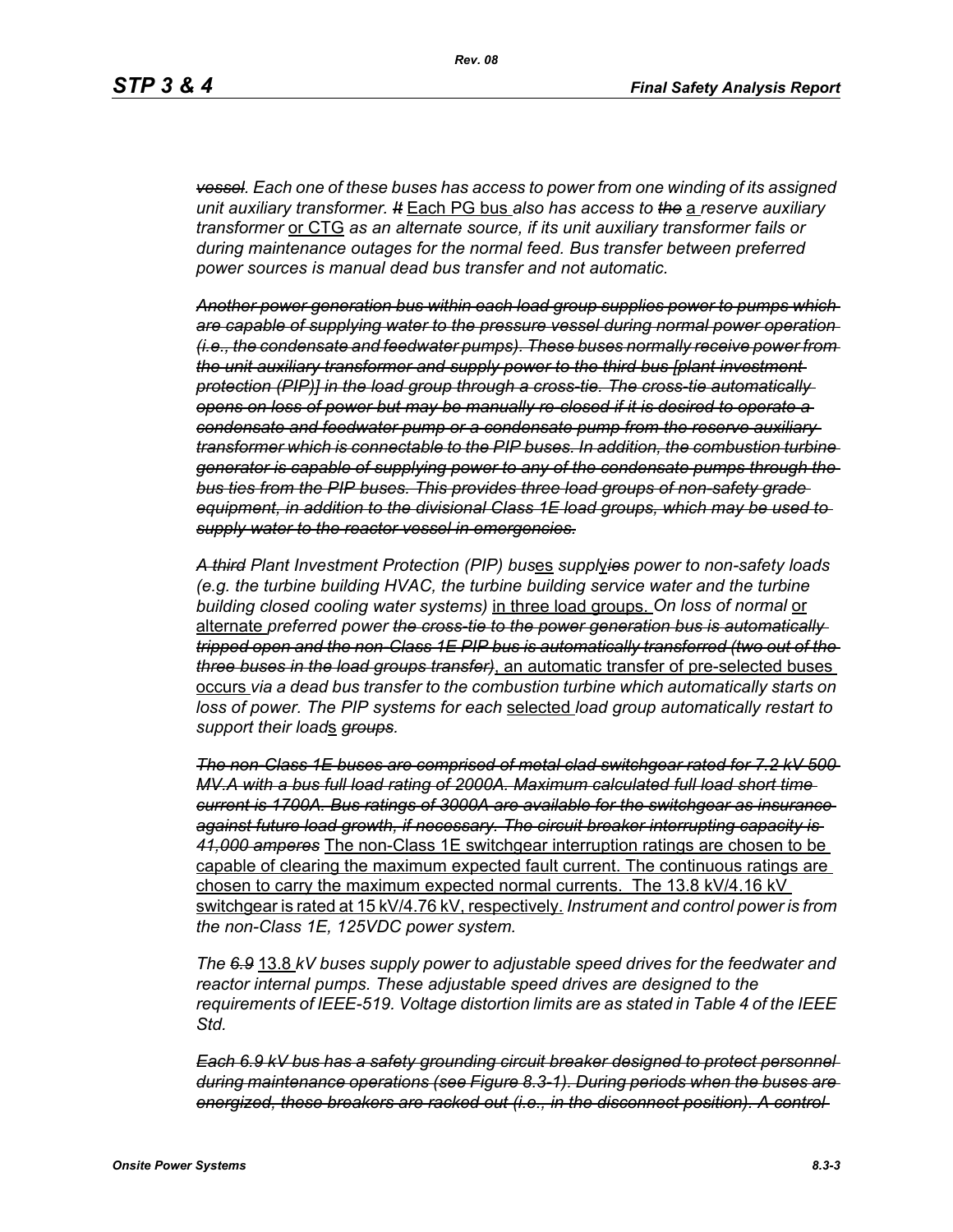*room annunciator sounds whenever any of these breakers are racked for service. The interlocks for the bus grounding devices are as follows:*

- *(1) Under-voltage relays must be actuated.*
- *(2) Bus Feeder breakers must be in the disconnect position.*
- *(3) Voltage for bus instrumentation must be available.*

*Conversely, the bus feeder breakers are interlocked such that they cannot close unless their associated grounding breakers are in their disconnect positions* Each medium voltage 13.8 kV and 4.16 kV bus has a spare space which can be used to insert a manual grounding circuit device for use during maintenance activities.

### **8.3.1.0.2.1 Power Centers**

STD DEP 8.3-1

*Power for the non-Class 1E 480V auxiliaries is supplied from power centers consisting of 6.9 kV/* 13.8 kV/480V or 4.16 kV/*480V transformers and associated metal-clad switchgear (see Figure 8.3-1). There are six non-Class 1E, (two per load group), power centers. One power center per load group is supplied power from the non-Class 1E PIP bus in the load group* There is at least one power center on each of the medium voltage PG and PIP buses.

### **8.3.1.0.6.2 Grounding Methods**

STD DEP 8.3-1

*Station grounding and surge protection is discussed in Section 8A.1. The medium voltage (6.9kV) system is low resistance grounded except that the combustion turbine generator is high resistance grounded to maximize availability.*

*See Subsection 8.3.4.14 for COL license information pertaining to administrative control for bus grounding circuit breakers* devices.

### **8.3.1.0.6.3 Bus Protection**

STD DEP 8.3-1

*Bus protection is as follows:*

- *(1) 6.9kV* Medium voltage *bus incoming circuits have inverse time over-current, ground fault, bus differential and under-voltage protection.*
- *(2) 6.9kV* Medium voltage *feeders for power centers have instantaneous, inverse time over-current and ground fault protection.*
- *(3) 6.9kV feeders for heat exchanger building substations have inverse time overcurrent and ground fault protection* Not Used.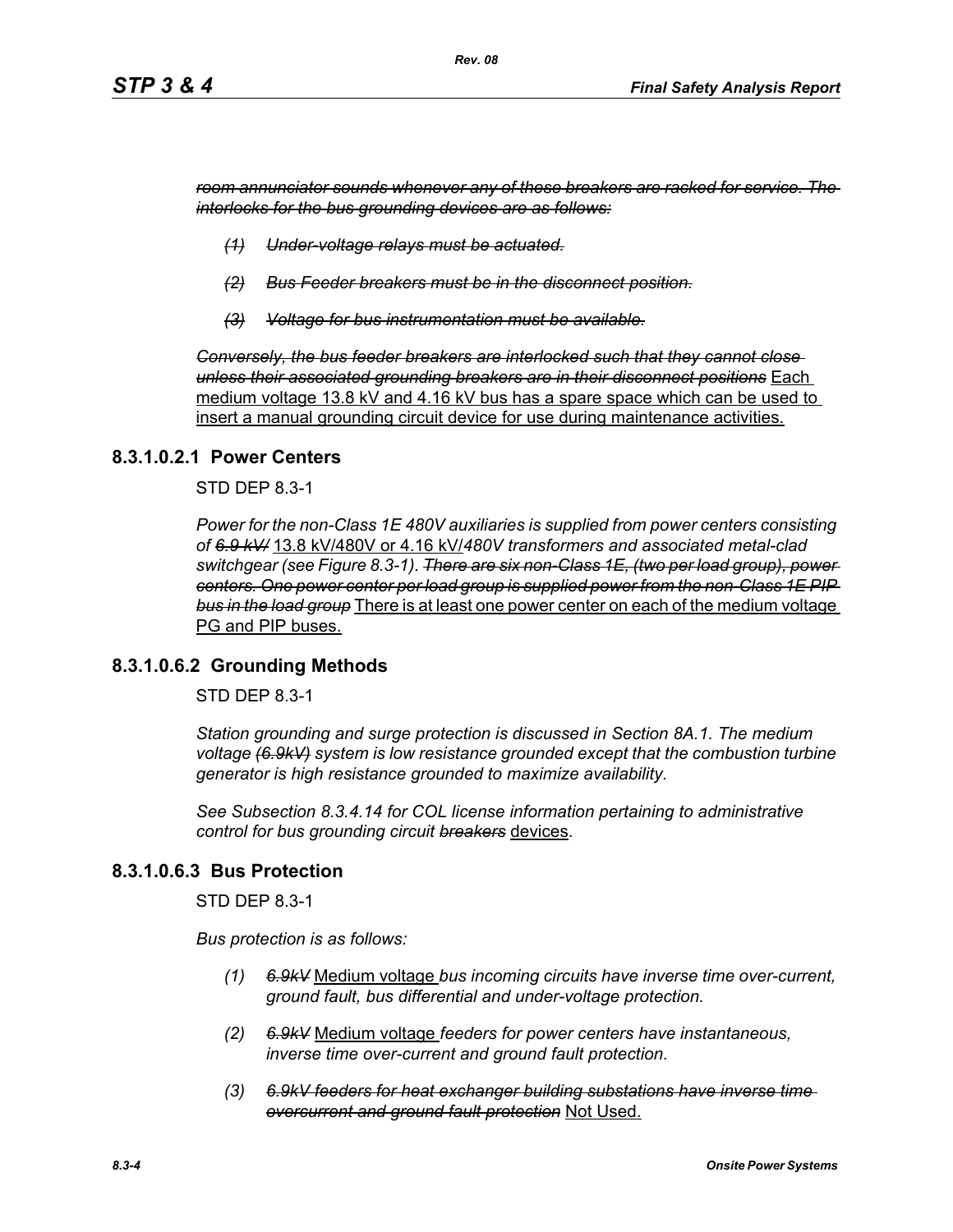*(4) 6.9kV* Medium voltage *feeders used for motor starters have instantaneous, inverse time over-current, ground fault protection.*

## **8.3.1.1.1 Medium Voltage Class 1E Power Distribution System**

### STD DEP 8.3-1

*Class 1E AC power loads are divided into three divisions (Divisions I, II, and III), each fed from an independent 6.9* 4.16 *kV Class 1E bus. During normal operation (which includes all modes of plant operation; i.e., shutdown, refueling, startup, and run), two of the three divisions are* normally *fed from an offsite normal preferred power supply. The remaining division is* normally *fed from the alternate preferred power source (Subsection 8.3.4.9).*

*The Class 1E buses are comprised of metal clad switchgear rated for 7.2kV 500MV-A with a bus full load rating of 2,000 amperes. Maximum calculated full load short time current is 1,700 amperes. Bus ratings of 3,000 amperes are available for the switchgear as insurance against further load growth, if necessary. The circuit breaker interrupting capacity is 41,000 amperes* with normal and interrupting ratings that are sized to carry normal loads and to clear expected faults. *Instrument and control power is from the Class 1E 125VDC power system in the same Class 1E division.* Control and instrument power for each Class 1E division are supplied by its associated Class 1E 125 VDC power system.

*Each 6.9 kV bus has a safety grounding circuit breaker designed to protect personnel during maintenance operations (see Figure 8.3-1). During periods when the buses are energized, these breakers are racked out (i.e., in the disconnect position). A control room annunciator sounds whenever any of these breakers are racked in for service.*

*The interlocks for the bus grounding devices are as follows:*

- *(1) Under-voltage relays must be actuated.*
- *(2) Bus Feeder breakers must be in the disconnect position.*
- *(3) Voltage for bus instrumentation must be available.*

*Conversely, the bus feeder breakers are interlocked such that they cannot close unless their associated grounding breakers are in their disconnect positions.* Each medium voltage 4.16 kV bus has a spare space which can be used to insert a manual grounding circuit device for use during maintenance activities. A main control room indication is provided when the bus grounding circuit device is installed.

*Standby AC power for Class 1E buses is supplied by diesel generators at 6.9* 4.16 *kV and distributed by the Class 1E power distribution system. Division I, II and III buses are automatically transferred to the diesel generators when the preferred power supply to these buses is ≤70% bus voltage.*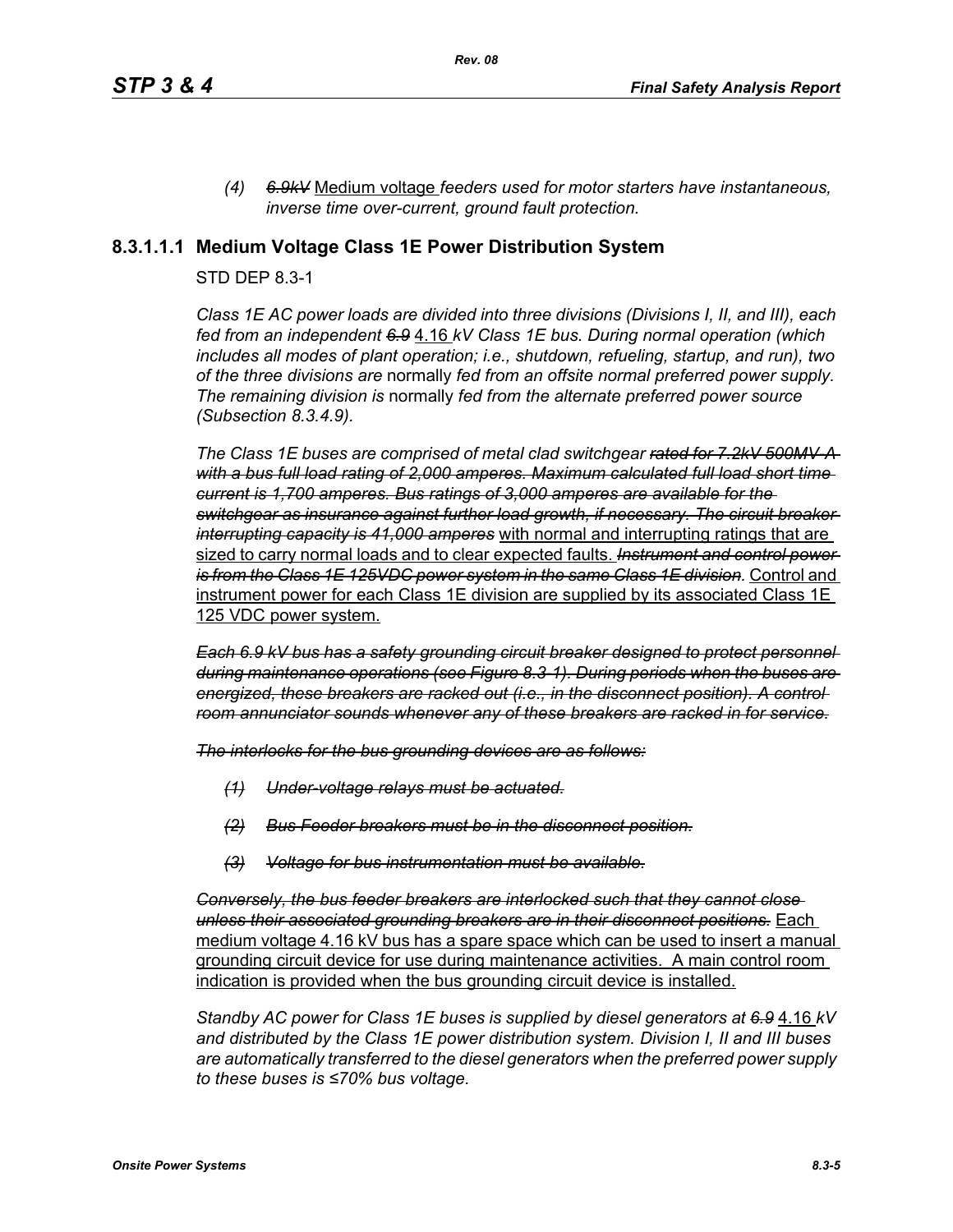#### STP DEP 8.3-3

*The Division I Class 1E bus supplies power to three separate groups of non-Class 1E fine motion control rod drive (FMCRD) motors (see Figure 8.3-1, sheet 3* sheet 4*). Although these motors are not Class 1E, the drives may be inserted as a backup to scram and are of special importance because of this. It is important that the first available standby power be available for the motors, therefore, a diesel supplied bus was chosen as the first source of standby AC power and a combustion turbine supplied PIP bus as the second backup source. Division I was chosen because it was the most lightly loaded diesel generator.*

STD DEP 8.3-1

*The load breakers in the Division I switchgear are part of the isolation scheme between the Class 1E power and the non-Class 1E load. In addition to the normal over-current tripping of these load breakers, Class 1E zone selective interlocking is provided between them and the upstream Class 1E bus feed breakers.*

*The fault interrupt capability of all Class 1E breakers, fault interrupt coordination between the supply and load breakers for each Class 1E load and the Division I non-Class 1E load, and the zone selective interlock feature of the breaker for the non-Class 1E load all have the capability of being tested (Subsection 8.3.4.29). The zone selective interlock is a feature of the trip unit for the breaker and is tested when the other features such as current setting and long-time delay are tested.*

*If fault current flows in the non-Class 1E load, it is sensed by the Class 1E current device for the load breaker and a trip blocking signal is sent to the upstream Class 1E feed breakers. This blocking lasts for about 75 milliseconds. This allows the load breaker to trip in its normal instantaneous tripping time of 35 to 50 milliseconds, if the magnitude of the fault current is high enough. This assures that the fault current has been terminated before the Class 1E upstream breakers are free to trip. For fault currents of lesser magnitude, the blocking delay will time out without either bus feeder or load breakers tripping, but the load breaker will eventually trip and always before the upstream feeder breaker. This order of tripping is assured by the coordination between the breakers provided by long-time pickup, long-time delay and instantaneous pickup trip device characteristics.* Class 1E microprocessor controlled protective relaying equipment senses fault current flowing in the non-Class 1E load. This equipment utilizes digital timers that can reproduce the timing requirements by sensing the number of cycles of the electrical waveform itself. Coordination of the definite time delay and the upstream bus feeder breakers allows termination of the fault current before the feeder breakers are free to trip. *Tripping of the Class 1E feed breaker is normal for faults which occur on the Class 1E bus it feeds. Coordination is provided between the bus main feed breakers and the load breakers.*

*Power is supplied to each FMCRD load group from either the Division I Class 1E bus or the* a *non-Class 1E PIP bus through* a non-Class 1E automatic transfer switch located between the power sources and the 480V FMCRD power distribution panels. Switchover to the non-Class 1E PIP bus source is automatic on loss of power from the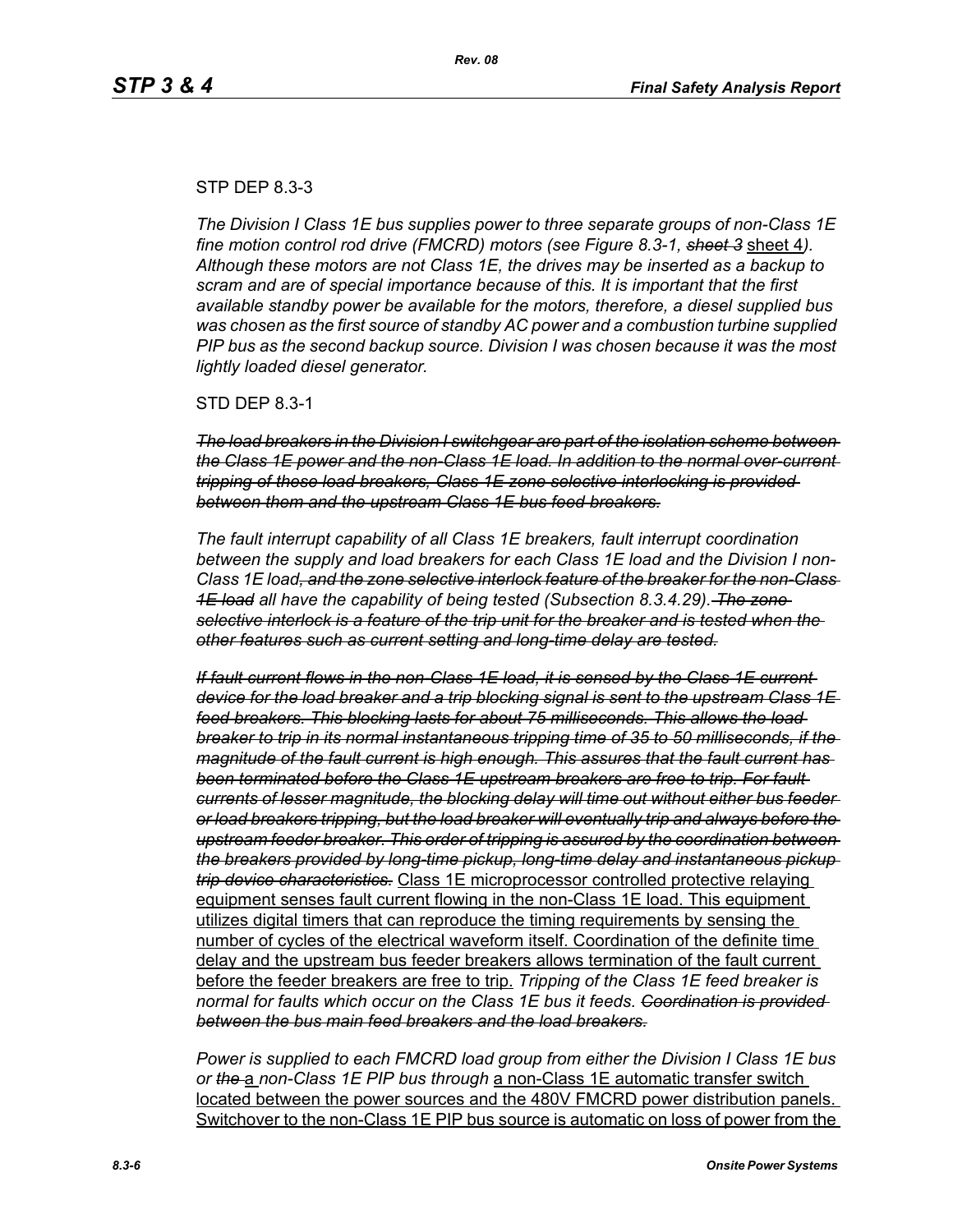Class 1E diesel bus source.*a pair of interlocked transfer switches located between the power sources and the 6.9 kV/480V transformer feeding the FMCRD MCC. These transfer switches are classified as associated, and are treated as Class 1E. Switchover to the non-Class 1E PIP bus source is automatic on loss of power from the Class 1E diesel bus source. Switching back to the Class 1E diesel bus power is by manual action only.* Per IEEE-384 and Regulatory Guide 1.75, isolation between the Class 1E bus and non-1E load is maintained.

STD DEP 8.3-1

STP DEP 8.3-3

*The design minimizes the probability of a single failure affecting more than one FMCRD group by providing three* six *independent Class 1E feeds (one* two *for each group) directly from the Division I Class 1E 6.9 k* and PIP 480*V bus*es *(see sheet 3* and 4 *of Figure 8.3-1).* The two Class 1E protective devices connected in series provide isolation between the Class 1E bus and non-Class 1E load. The transfer switches are non-Class 1E. The feeder circuits from the non-Class 1E PIP bus to the transfer switch, and circuits downstream of the transfer switch, are non-Class 1E. *The Class 1E load breakers in conjunction with the zone selective interlocking feature (which is also Class 1E), provide the needed isolation between the Class 1E bus and the non-Class 1E loads. The feeder circuits on the upstream side of the Class 1E load breakers are Class 1E. The FMCRD circuits on the load side of the Class 1E load breakers down to and including the transfer switches are associated. Control power for the transfer switches is provided from Division I. The feeder circuits from the non-Class 1E PIP bus to the transfer switch, and circuits downstream of the transfer switch, are non-Class 1E.*

STD DEP 8.3-1

*The Class 1E load breakers in conjunction with the zone selective interlocking feature (which is also Class 1E), provide the needed isolation between the Class 1E bus and the non-Class 1E loads. The feeder circuits on the upstream side of the Class 1E load breakers are Class 1E. The FMCRD circuits on the load side of the Class 1E load breakers down to and including the transfer switches are associated. Control power for the transfer switches is provided from Division I. The feeder circuits from the non-Class 1E PIP bus to the transfer switch, and circuits downstream of the transfer switch, are non-Class 1E.*

### STD DEP T1 2.4-2

### STD DEP 6.2-2

The Safety System Logic and Control (SSLC) initiates a trip of the condensate pumps when a feedwater line break is detected in the drywell. Although not credited in the FWLB analysis in Chapter 6.2, this trip provides added assurance of conservatism in the feedwater mass flow used in the analysis. This FWLB mitigation has been added to the STP 3&4 design, which adds safety related instrumentation to sense and confirm a FWLB based on high differential pressure between feedwater lines coincident with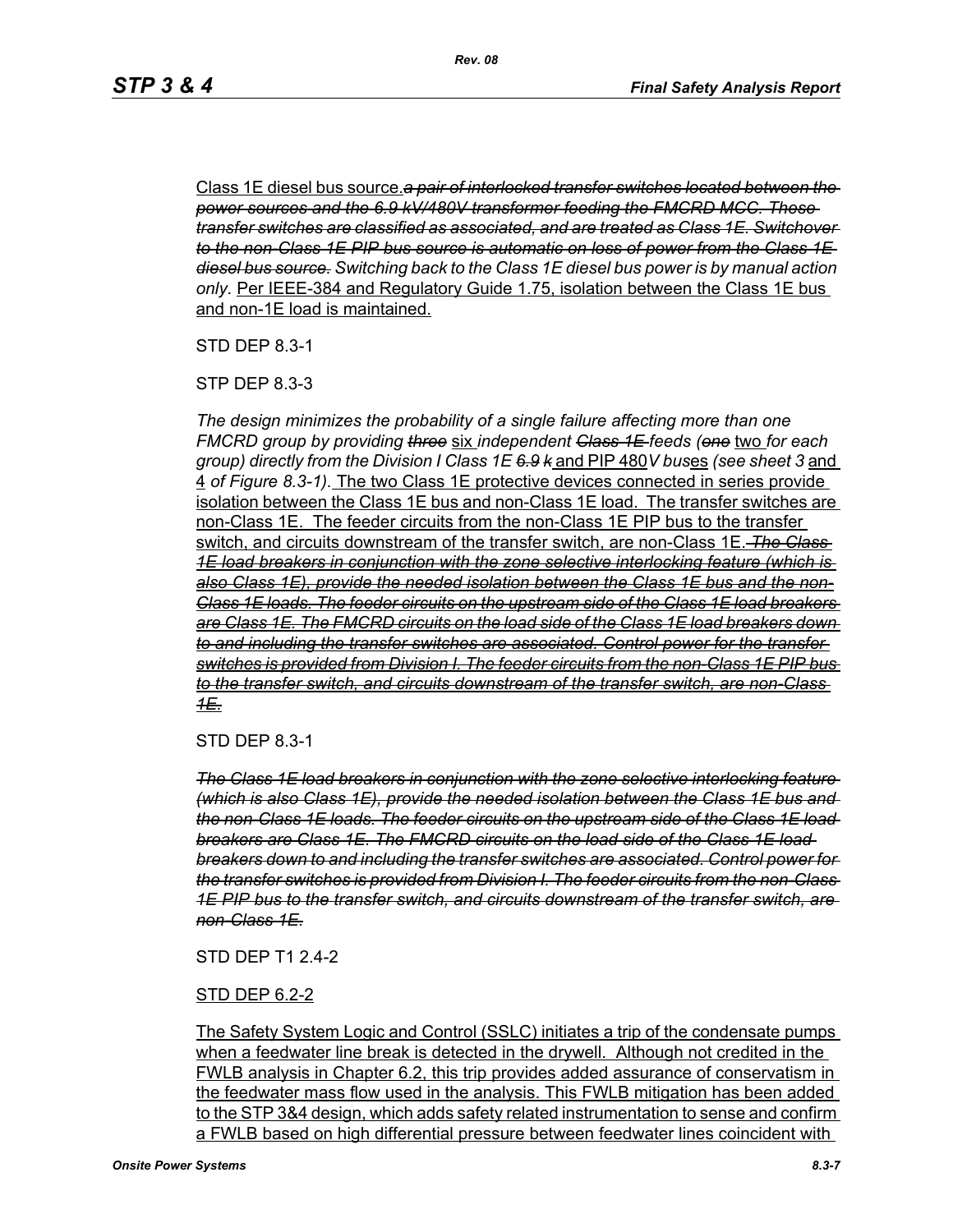high drywell pressure to trip the condensate. In order to trip the condensate pumps, a provision of 13.8 kV medium voltage safety-related breaker in series with the nonsafety 13.8 kV feeder breaker exists for each condensate pump. The trip circuit of each safety-related 13.8 kV breaker includes two independent trip coils. Each trip coil is powered from a separate division of Class 1E 125V DC system. Two separate divisions of safety-related control signals for feedwater line break are provided to initiate the trip of each breaker. This dual breaker in series arrangement ensures that the condensate pumps will trip on a feedwater line break.

The 13.8 kV breakers (both safety-related and nonsafety-related) are located in the Turbine Building. The procurement and design of the safety-related breakers are required to meet the criteria for performing the safety function of tripping the condensate pump breakers in case of the feedwater line break design basis event. The 125V DC control power and trip circuits of the safety-related breakers are also required to meet the independence criteria per RG 1.75. In addition, the safety-related breakers and its components are required to be seismically installed and missile protected at their location in the Turbine Building. Although the breaker control power and trip circuits will not fully meet the seismic Category I installation and RG 1.75 separation requirements, the following considerations provide reasonable assurance for tripping of condensate pumps during a feedwater line break in the drywell:

- The control power and SSLC circuits are provided with isolation devices.
- The control power cables are installed in dedicated raceways. Adequate separation exists between control circuit raceways and other non-safety raceways.
- The design of the raceway supports is performed considering seismic loads throughout their routing.
- The safety-related breakers are located in a separate electrical room.
- The design of the safety-related breaker supports is performed considering seismic loads.
- The probability of trip and control power circuit failure is very low. Even in case of failure of non-safety power cable, the breaker trip circuit is expected to perform the safety function of tripping the condensate pump feeder breakers due to redundancy of trip coils, trip signals and control power supply.
- The design does not impact or degrade any other safety-related equipment or function.
- A reliability assessment for this design has been performed.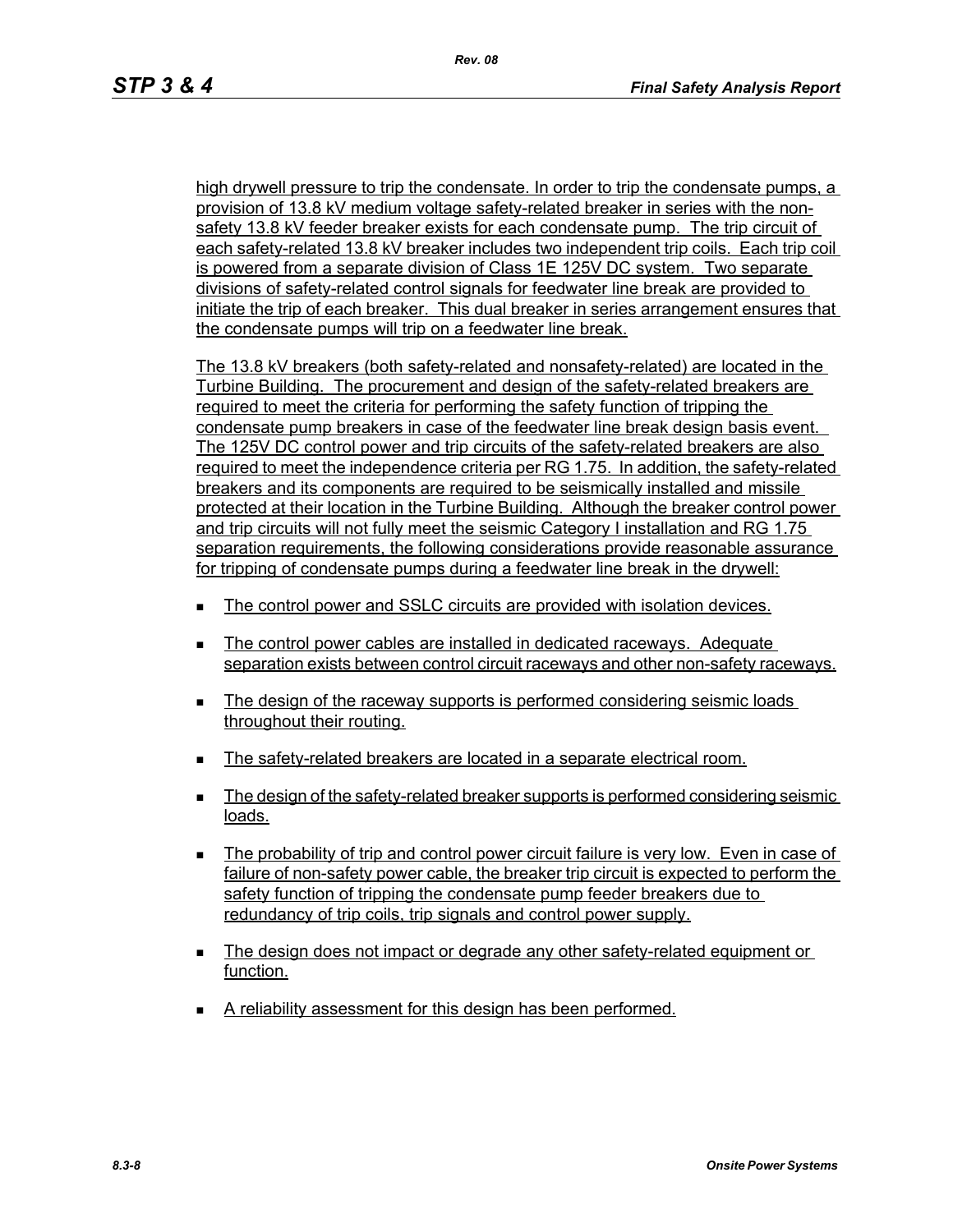# **8.3.1.1.2.1 Power Centers**

STD DEP 8.3-1

Power for 480V auxiliaries is supplied from power centers consisting of 6.9 4.16 *kV/480V transformers and associated metal clad switchgear (see Figure 8.3-1). There are* at least *two power centers in each Class 1E division.*

*Rev. 08*

# **8.3.1.1.4.1 120 VAC Class 1E Instrument Power System**

## STD DEP T1 2.12-2

*Individual regulating transformers supply 120 VAC* to the four divisions of *instrument power (Figure 8.3-2). Each Class 1E divisional transformer is supplied from a 480V MCC in the same division*, except for the Division IV transformer, which is supplied from the 480V MCC of Division II*. There are three divisions* (I, II, and III)*, each backed up by its* associated *divisional diesel generator as the source when offsite source is*  lost. Division IV is backed up by the Division II diesel generator, when the offsite source is lost*. Power is distributed to the individual loads from distribution panels, and to logic level circuits through the control room logic panels. Transformers are sized to supply their respective distribution panel instrumentation and control loads.*

# **8.3.1.1.5 Class 1E Electric Equipment Considerations**

### STD DEP Admin

*(4) Capacity of switchgear, power centers with their respective transformers, motor control centers, and distribution panels is equal to or greater than the maximum available fault current to which it is exposed under all design modes of operation until the fault is cleared.*

*Interrupting capability of the Class 1E switchgear and MCC breakers is selected to interrupt the available short-circuit current at the circuit breaker load terminals. Short circuit analysis will be performed in accordance with IEEE 141 and/or other acceptable industry standards or practices to determine fault currents. See Subsection 8.2.3(16) for interface requirement.*

# **8.3.1.1.6.2 Grounding Methods**

STD DEP 8.3-1

*Station grounding and surge protection is discussed in Section 8A.1. The medium voltage (6.9 kV) system is low resistance grounded except that each diesel generator is high resistance grounded to maximize availability.*

*See Subsection 8.3.4.14 for COL license information pertaining to administrative control for bus grounding circuit breakers* devices.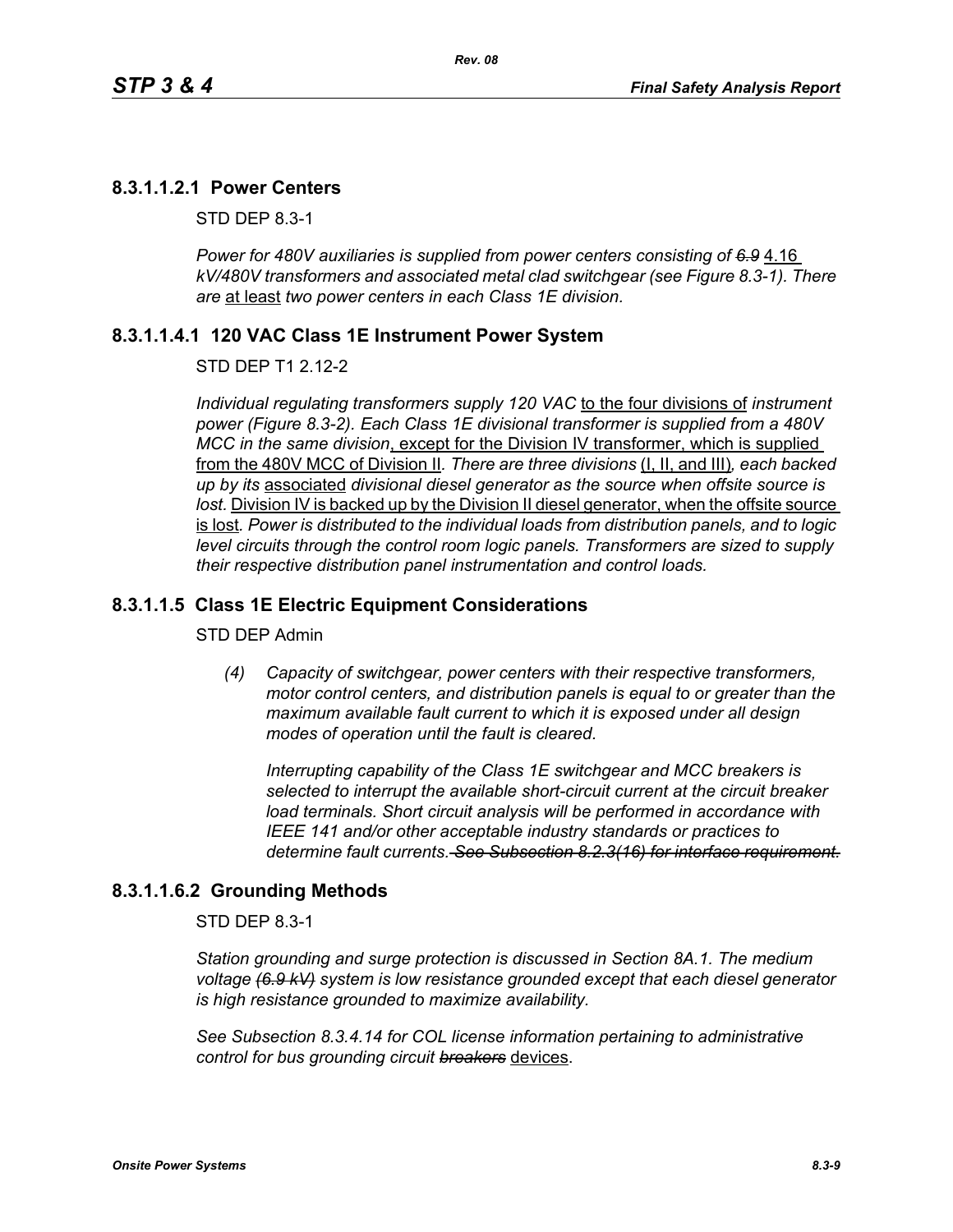# **8.3.1.1.6.3 Bus Protection**

STD DEP 8.3-1

*Bus protection is as follows:*

- *(1) 6.9 kV* Medium voltage *bus incoming circuits have inverse time over-current, ground fault, bus differential and under-voltage protection.*
- *(2) 6.9 kV* Medium voltage *feeders for power centers have instantaneous, inverse time over-current and ground fault protection.*
- *(3) 6.9 kV feeders for heat exchanger building substations have inverse time overcurrent and ground fault protection.* Not Used.
- *(4) 6.9 kV* Medium voltage *feeders used for motor starters have instantaneous, inverse time overcurrent, ground fault and motor protection.*

## **8.3.1.1.7 Load Shedding and Sequencing on Class 1E Buses**

STD DEP 8.3-1

*This subsection addresses Class 1E Divisions I, II, and III. Load shedding, bus transfer and sequencing on a 6.9* 4.16 *kV Class 1E bus is initiated on loss of bus voltage.*

- *(1) Loss of Preferred Power (LOPP)—The 6.9* 4.16 *kV Class 1E buses are normally energized from the normal or alternate preferred power supplies. Should the bus voltage decay to ≤ 70% of its nominal rated value, a bus transfer is initiated and the signal will trip the supply breaker, and start the diesel generator. When the bus voltage decays to 30%, large pump motor breakers (6.9* 4.16 *kV) are tripped.*
- *(2) Loss of Coolant Accident (LOCA)—When a LOCA occurs, the standby diesel generator is started and remains in the standby mode (i.e. voltage and frequency are within normal limits and no lockout exists) unless a LOPP signal is also present as discussed in (3) and (4) below. In addition, with or without a LOPP, the load sequence timers are started if the 6.9* 4.16 *kV emergency bus voltage is greater than 70%, and loads are applied to the bus at the end of preset times.*

*Each load has an individual load sequence timer which will start if a LOCA occurs and the 6.9* 4.16 *kV emergency bus voltage is greater than 70%, regardless of whether the bus voltage source is normal or alternate preferred power or the diesel generator.*

*(5) LOCA when diesel generator is parallel with preferred power source during test—If a LOCA occurs when the diesel generator is paralleled with either the normal preferred power or the alternate preferred power source,*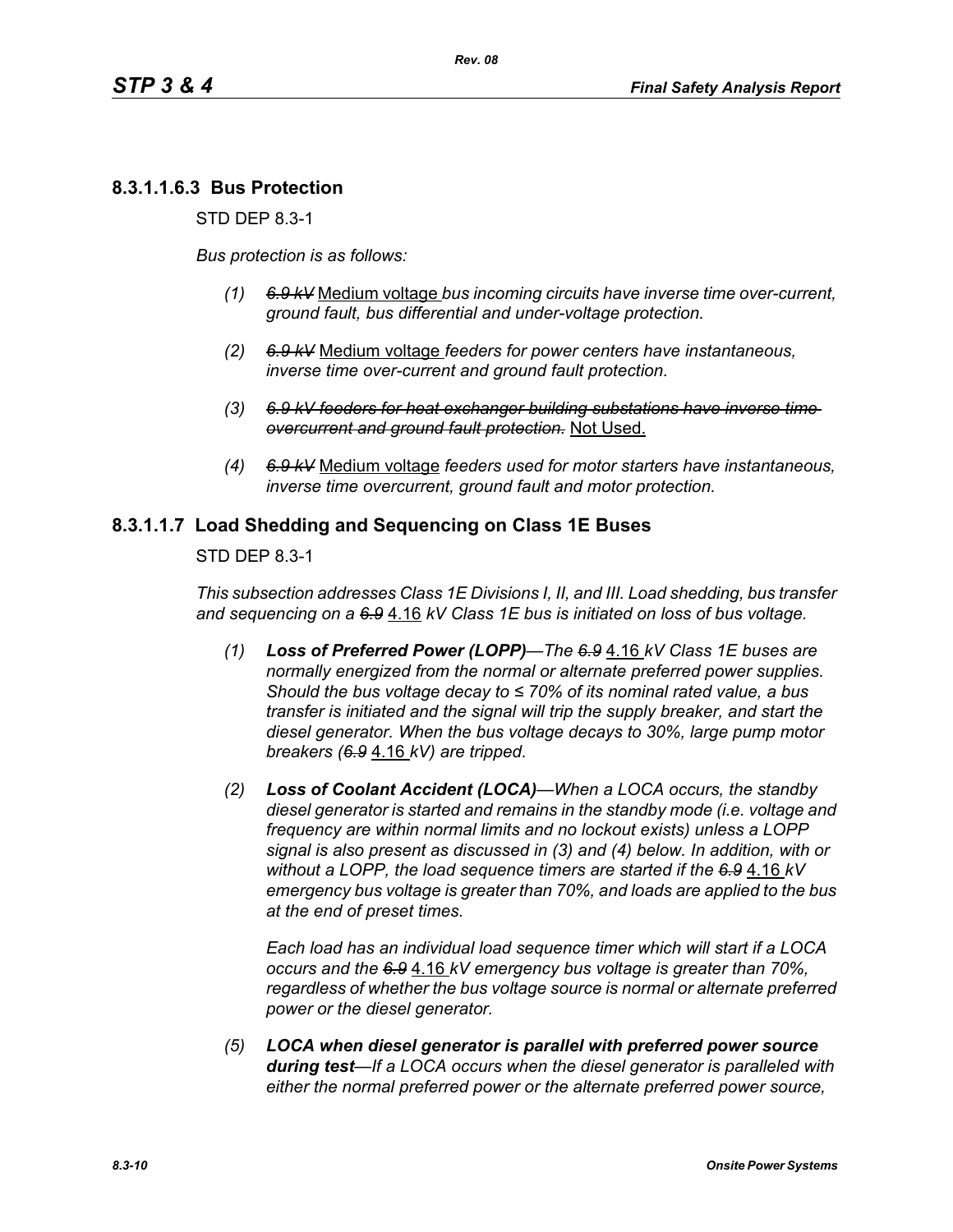*the D/G will automatically be disconnected from the 6.9* 4.16 *kV emergency bus regardless of whether the test is being conducted from the local control panel or the main control room.*

- *(8) Protection against degraded voltage—For protection of the Division I, II and III electrical equipment against the effects of a sustained degraded voltage, the 6.9* 4.16 *kV divisional bus voltages are monitored.*
- *(9) Station Blackout (SBO) considerations—A station blackout event is defined as the total loss of all offsite (preferred) and onsite Class IE AC power supplies except Class IE AC power generated through inverters from the station batteries. In such an event, the combustion turbine generator (CTG) will automatically start and achieve rated speed and voltage within two* in less than ten *minutes. The CTG will then automatically assume pre-selected loads on the plant investment protection (PIP) buses. With the diesel generators unavailable, the reactor operator will manually shed PIP loads and connect the non-Class 1E CTG with the required shutdown loads within ten minutes of the event initiation. Specifically, the operator will energize one of the Class 1E distribution system buses by closing each of the two circuit breakers (via controls in the main control room) between the CTG unit and the Class 1E bus. The circuit breaker closest to the CTG is non-Class 1E and the circuit breaker closest to the Class 1E bus is Class 1E*, and the other breakers are non-Class 1E*. Later, the operator will energize other safetyrelated and non-safety-related loads, as appropriate, to complete the shutdown process. See Appendix 1C and Subsection 9.5.11 for further information on Station Blackout and the CTG, respectively.*

### **8.3.1.1.8 Standby AC Power System**

#### STD DEP Admin

*See Subsection*s *9.5.13.8,* 8.1.4.1, and 8.3.4.2 *for COL license information.*

### **8.3.1.1.8.1 Redundant Standby AC Power Supplies**

#### STD DEP 8.3-1

*Each standby power system division, including the diesel generator, its auxiliary systems and the distribution of power to various Class 1E loads through the 6.9* 4.16 *kV and 480V systems, is segregated and separated from the other divisions.*

### **8.3.1.1.8.2 Ratings and Capability**

#### STD DEP 8.3-1

*(5) Each diesel generator is sized to supply its post accident (LOCA) load requirements, and has a continuous load rating of 6.25* 9*MV*⋅*A @ 0.8 power factor (Figure 8.3-1). The overload rating is 110% of the rated output for a*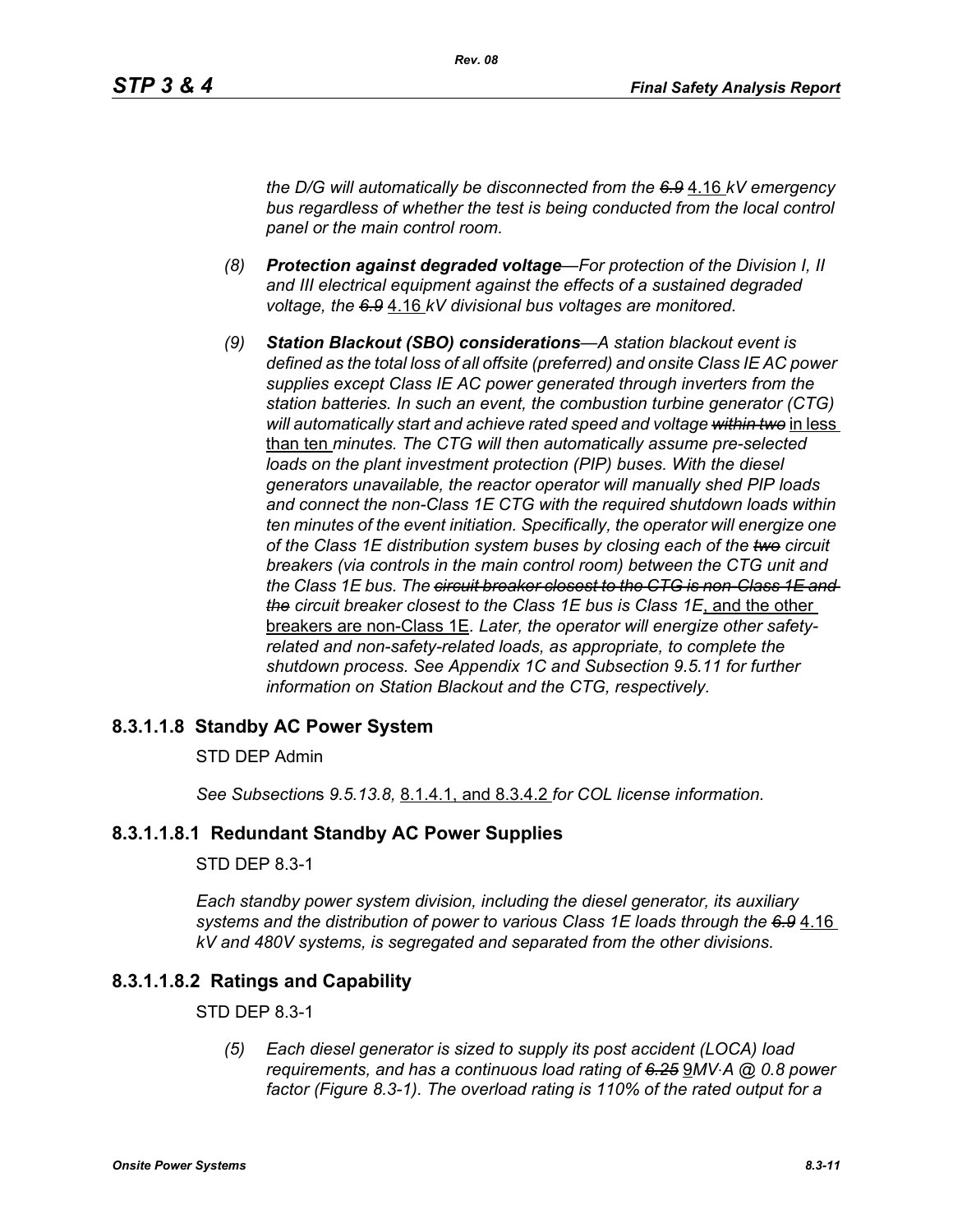*two-hour period out of a 24-hour period. A load profile analysis for each diesel generator will be performed in accordance with acceptable industry standards and/or practices.*

*Rev. 08*

#### STP DEP 8.3-3

*(12) The maximum loads expected to occur for each division (according to nameplate ratings) do not exceed 90%* 95% *of the continuous power output rating of the diesel generator.* See Table 8.3-1 for diesel generator loads applicable to each division.

#### STD DEP 8.3-1

*(17) Bus voltage and frequency will recover to 6.9* 4.16 *kV±10% at 60±2% Hz within 10 seconds following trip and restart of the largest load.*

#### **8.3.1.2 Analysis**

STP DEP 1.1-2

STD DEP 8.3-1

STD DEP 9.5-1

- *(1) General Design Criteria (GDC):*
	- *(a) Criteria: GDCs 2, 4,* 5*, 17, 18 and 50.*
- *(2) Regulatory Guides (RGs):*
	- *(f) RG 1.75—Physical Independence of Electric Systems*

*Regarding Position C-1 of Regulatory Guide 1.75 (Subsection 8.3.1.1.1), the non-Class 1E FMCRD motors are supplied power from the Division 1 Class 1E bus through three dedicated power center transformers. The Class 1E load breakers* or protective devices connected in series *for the bus* are*is tripped by fault current for faults in the non-Class 1E load* prior to initiation of a trip of upstream breakers*.There is also a zone selective interlock provided from the load breaker to the Class 1E bus supply breaker so that the supply breaker is delayed from tripping while fault current is flowing in the non-Class 1E load feeder. This meets the intent of the Regulatory Guide position in that the main supply breaker is prevented from tripping on faults in the non-safety-related loads. The transfer switch downstream of the load feeder is associated, and meets Class 1E requirements.*

*There are three 6.9* 4.16 *kV electrical divisions which are independent load groups backed by individual diesel-generator sets. The low voltage*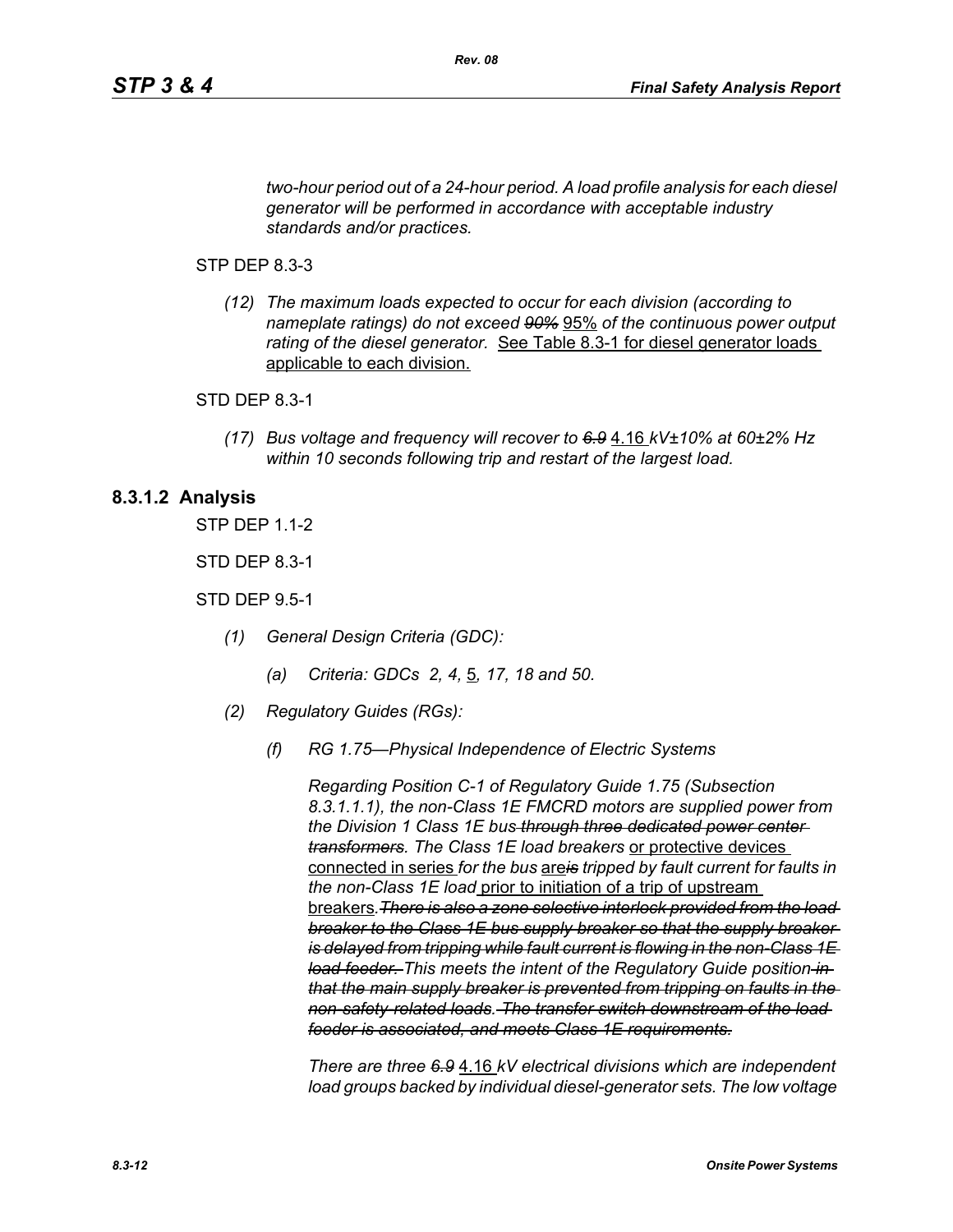*AC systems consists of four divisions which are backed by independent DC battery, charger and inverter systems.*

- *(h) RG 1.108—Periodic Testing of Diesel Generator Units Used as Onsite Electric Power Systems at Nuclear Power Plants* Not Used
- (l) RG 1.81 Shared Emergency and Shutdown Electric Systems for Multi-Unit Nuclear Power Plants

STP 3 & 4 is a dual-unit station. Units 3 & 4 do not share AC or DC onsite emergency and shutdown electric systems. The onsite electric power systems are independent, separate, and designed with the capability of supplying minimum Engineered Safety Feature loads and loads required for attaining a safe and orderly cold shutdown of each unit, assuming a single failure and loss of offsite power.

- *(4) Other SRP Criteria:*
	- *(b) NRC Policy Issue On Alternate Power for Non-safety Loads*

*The ABWR reserve auxiliary transformer has the same rating as the three unit auxiliary transformers, and therefore can assume the full load of any one unit auxiliary transformer (Subsection 8.2.1.2). The interconnection capability for the ABWR is such that any plant loads can be manually connected to receive power from any of the six sources (i.e., the two switching stations, the combustion turbine, and the three diesel generators). Administrative controls are provided to prevent paralleling of sources (Subsection 8.3.4.15). The ABWR therefore exceeds the requirements of the policy issue.* Normal plant operating loads can be supplied by either the reserve or unit auxiliary transformers. Any non-safety power generation loads can be manually connected to receive power from any of the two sources (i.e., the two switching stations represented by the UATs and RATs) due to the interconnection capability for the ABWR. Any Plant Investment Protection (PIP) load can be manually connected to receive power from three sources (i.e., two switching stations and the CTG). Any Class 1E safety bus can be manually connected to receive power from four sources (i.e., two switching stations, the CTG, and the EDGs). Either the UATs or either of the RATs can supply the three Class 1E safety buses. Administrative controls are provided to prevent paralleling of sources (Subsection 8.3.4.15). The ABWR therefore exceeds the requirements of the policy issue.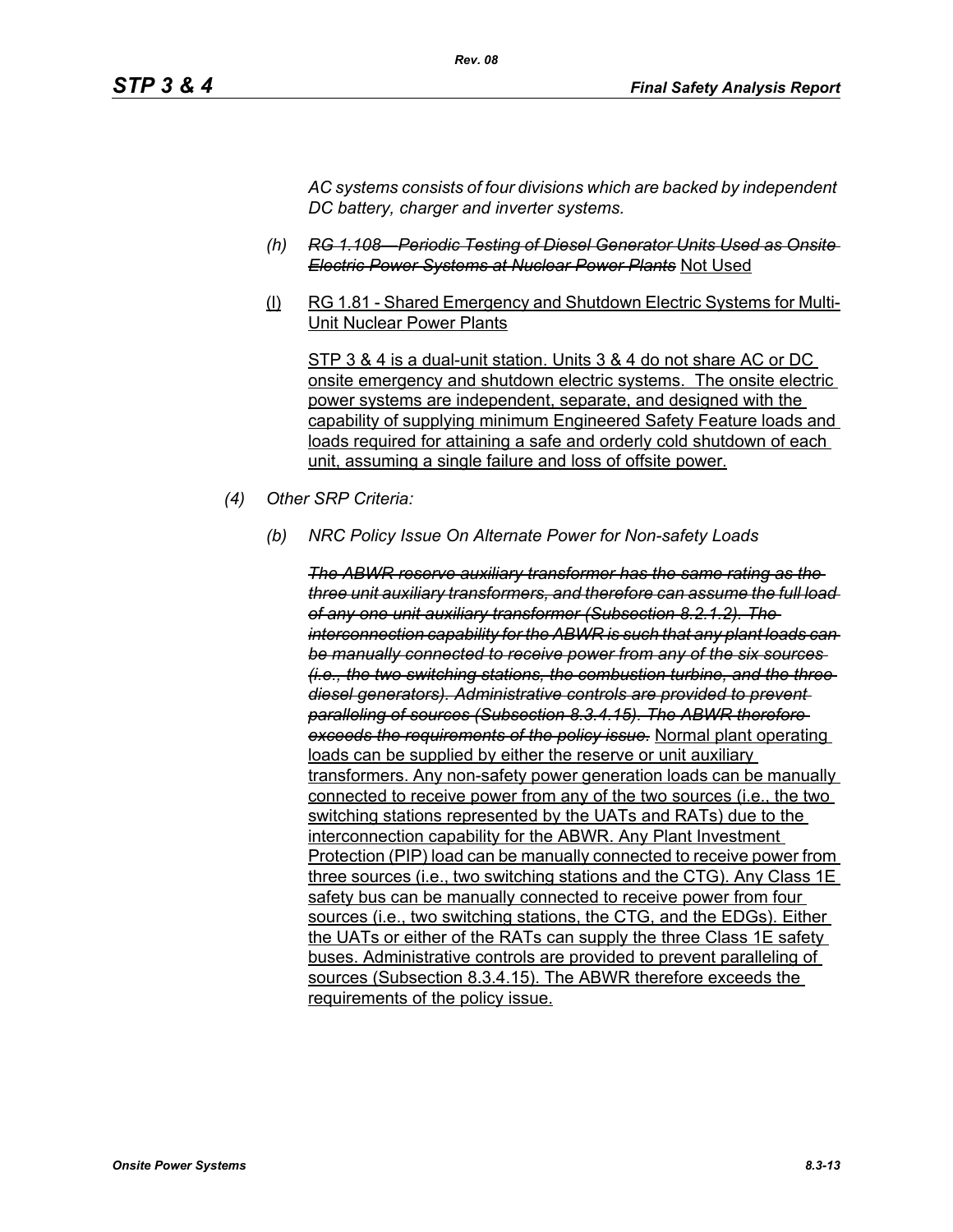# **8.3.2.1.2 Class 1E DC Loads**

STD DEP T1 3.4-1

STD DEP 8.3-1

*The 125 VDC Class 1E power is required for emergency lighting, diesel-generator field flashing, control and switching functions such as the control of 6.9 kV* medium voltage *and 480V switchgear, control relays, meters and indicators, multiplexers, vital AC power supplies, as well as DC components used in the reactor core isolation cooling system.*

# **8.3.2.1.3.1.1 Class 1E Electric Equipment Considerations**

### STD DEP Admin

*(6) Breaker coordination analyses will be performed in accordance with IEEE 141, 242, and/or other acceptable industry standards or practices.*

#### *See Subsection 8.3.4.6 for COL license information.*

## **8.3.2.1.3.5 Station Blackout**

STD DEP Admin

*Station blackout performance is discussed in Subsection 8.3.1.1.7(9) and Appendix 1C. See Subsections 9.5.13.19, 9.5.13.20, and 9.5.13.21*, and 1C.4.1 *for COL license information.*

# **8.3.2.2.2 Regulatory Requirements**

 $STP$  DFP 11-2

- *(2) Regulatory Guides (RGs)*
	- (l) RG 1.81 Shared Emergency and Shutdown Electric Systems for Multi-Unit Nuclear Power Plants

STP 3 & 4 is a dual-unit station. Units 3 & 4 do not share AC or DC onsite emergency and shutdown electric systems. The onsite electric power systems are independent, separate, and designed with the capability of supplying minimum Engineered Safety Feature loads and loads required for attaining a safe and orderly cold shutdown of each unit, assuming a single failure and loss of offsite power.

# **8.3.3.2.1S Testing of Power, Control, and Instrumentation Cables**

Medium voltage power cables, 480 Vac, 120 Vac and 125/250 Vdc power cables, control cables, and instrumentation cables which are underground and which support equipment covered by the Maintenance Rule are monitored and the results trended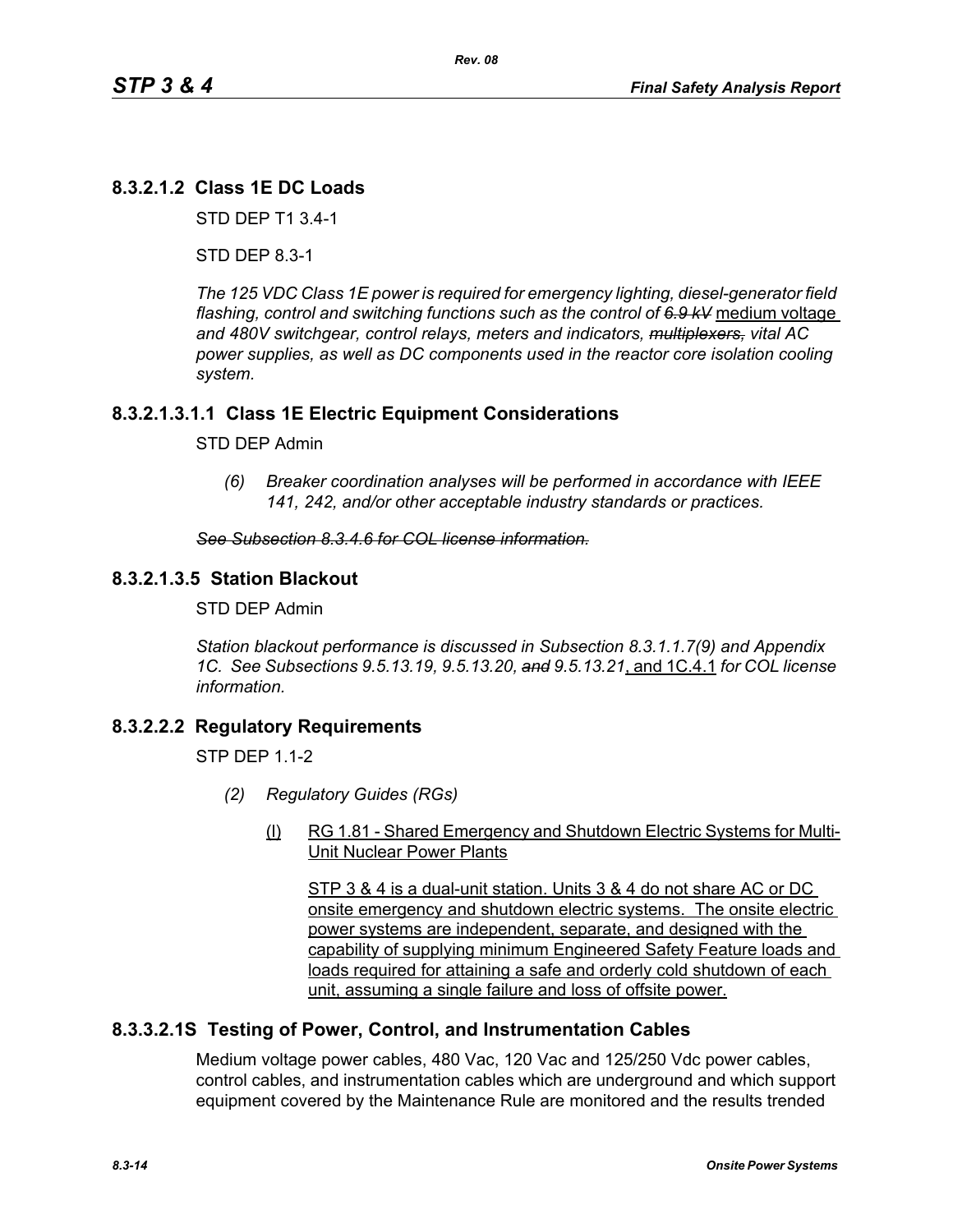using techniques and at a frequency determined appropriate for the application based on a review of industry best practices.

# **8.3.3.5.1 Power, Instrumentation and Control Systems**

*NOTE: Associated lighting circuits are described in Section 9.5.3 and associated Fine Motion Control Rod Drive (FMCRD) circuits are described in Section 8.3.1.1.1. Any other associated circuits added beyond those described above must be specifically identified and justified. Associated circuits are defined in Section 5.5.1 of IEEE-384, with the clarification for Items (3) and (4) that non- Class 1E circuits being in an enclosed raceway without the required physical separation or barriers between the enclosed raceway and the Class 1E or associated cables makes the circuits (related to the non-Class 1E cable in the enclosed raceway) associated circuits.*

# **8.3.3.5.1.3 Raceway Identification**

STD DEP 8.3-1

*All conduit is tagged with a unique conduit number, in addition to the marking characteristics shown below, at 4.57m intervals, at discontinuities, at pull boxes, at points of entrance and exit of rooms and at origin and destination of equipment. Conduits containing cables operating at above 600V (i.e., 6.9 kV) are also tagged to indicate the operating voltage. These markings are applied prior to the installation of the cables.*

# **8.3.3.6.1.1 Class 1E Electric Equipment Arrangement**

- *(4) An independent raceway system is provided for each division of the Class 1E electric system. The raceways are arranged, physically, top to bottom, as follows (based on the function and the voltage class of the cables):*
	- Note:  $V5 =$  Medium voltage power, 13.8 kV (15 kV insulation class) for non-Class 1E systems only.
	- *(a) V4 = Medium voltage power, 6.9* 4.16 kV (*8* 5 *kV insulation class).*
- *(5) Class 1E power system power supplies and distribution equipment (including diesel generators, batteries, battery chargers, CVCF power supplies, 6.9* 4.16 *kV switchgear, 480V load centers, and 480V motor control centers) are located in areas with access doors that are administratively controlled.*

# **8.3.3.6.2.2.4 Isolation Devices**

# STD DEP 8.3-1

*Where electrical interfaces between Class 1E and non-Class 1E circuits or between Class 1E circuits of different divisions cannot be avoided, Class 1E isolation devices will be used. AC isolation (the FMCRD drives on Division 1 is the only case) is provided*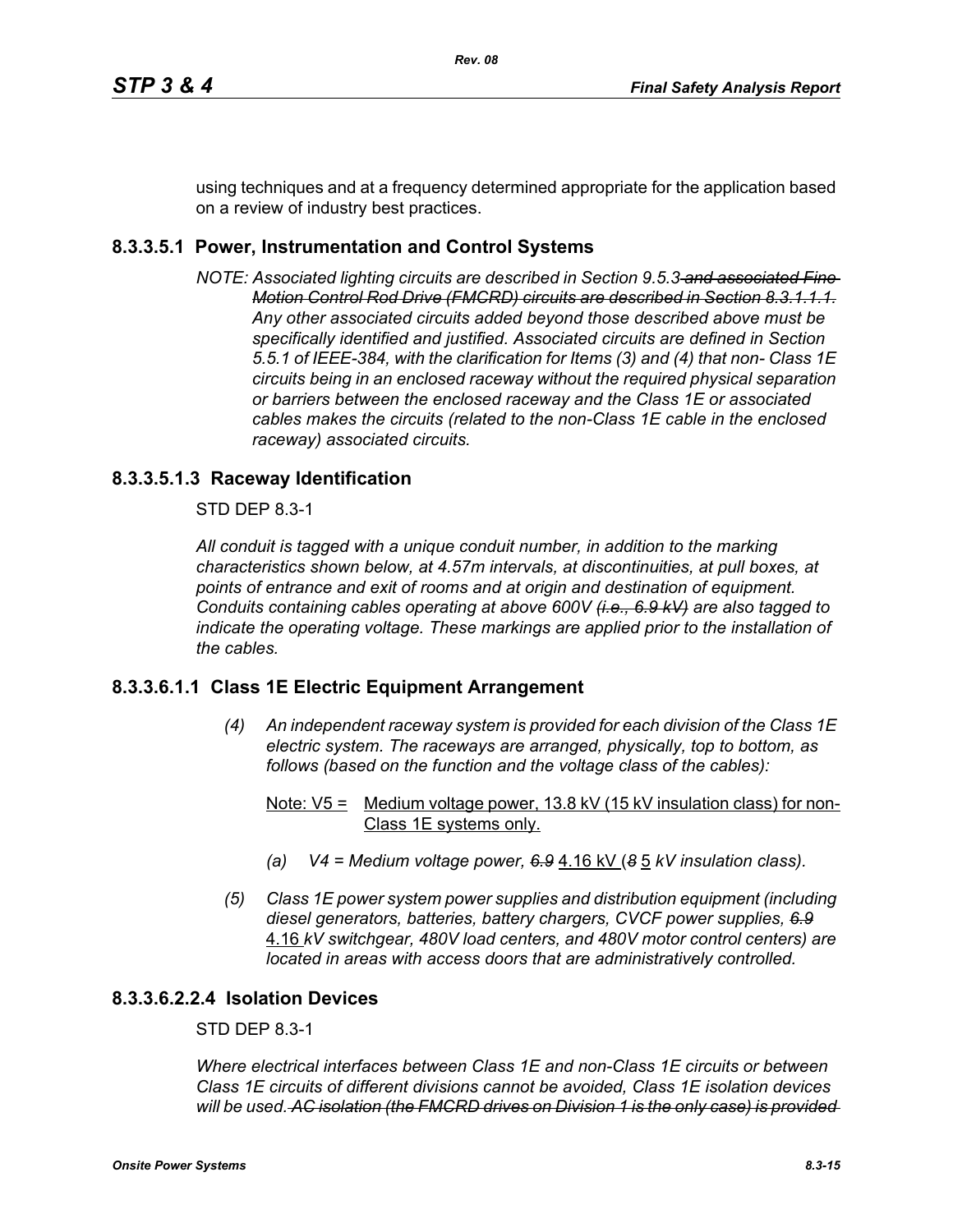*by Class1E interlocked circuit breaker coordination as described in Subsection 8.3.1.1.1.*

# **8.3.3.9S Monitoring of Manholes**

Monitoring systems are installed in manholes to identify high water level due to failure of the pumps. Manholes are provided with high water level alarms. Where appropriate, sump pumps are provided. Additionally, manholes will beare inspected every year to ensure water levels are below the lowest layer of cables, to confirm sump pump and alarm functionality, and to ensure proper seating of manhole covers. If required warranted, manhole covers will be sealed to minimize water ingression.

# **8.3.4 COL License Information**

# **8.3.4.1 Not Used**

## **8.3.4.2 Diesel Generator Design Details**

The following site-specific supplement addresses COL License Information Item 8.8.

Procurement documents for the emergency diesel generators will specify that the diesel generators will be capable of reaching full speed and voltage within 20 seconds after the signal to start and that the vendor's testing that demonstrates this capability will be witnessed by QA. Procedure(s) which implement the testing guidance provided in RG 1.9 and IEEE 387 will be developed before fuel load to test that each emergency diesel generator meets the requirement to reach full speed and voltage within 20 seconds after the start signal is initiated. These procedures will be developed consistent with the plant operating procedure development plan in Section 13.5. In addition, the Technical Specifications (see Chapter 16) require periodic retesting and verification that each emergency diesel generator meets this requirement. (COM 8.3- 1)

# **8.3.4.3 Not Used**

# **8.3.4.4 Protective Devices for Electrical Penetration Assemblies**

The following site-specific supplement addresses COL License Information Item 8.10.

Procedure(s) will be developed before fuel load that demonstrates the functional capability of the electrical penetration assembly protective devices to perform their required safety functions. These procedures include periodic testing and calibration of the protective devices (except for fuses which will be inspected) to demonstrate their functional capability for the circuits that pass through the containment electrical penetrations assemblies and require special consideration as defined by IEEE-741. A sample of each different type of over current device is selected for periodic testing during refueling outages. The testing includes verification of thermal and instantaneous trip characteristics of molded case circuit breakers; verification of long time, short time, and instantaneous trips of medium voltage air circuit breakers; and verification of long time, short time, and instantaneous trips of low voltage air circuit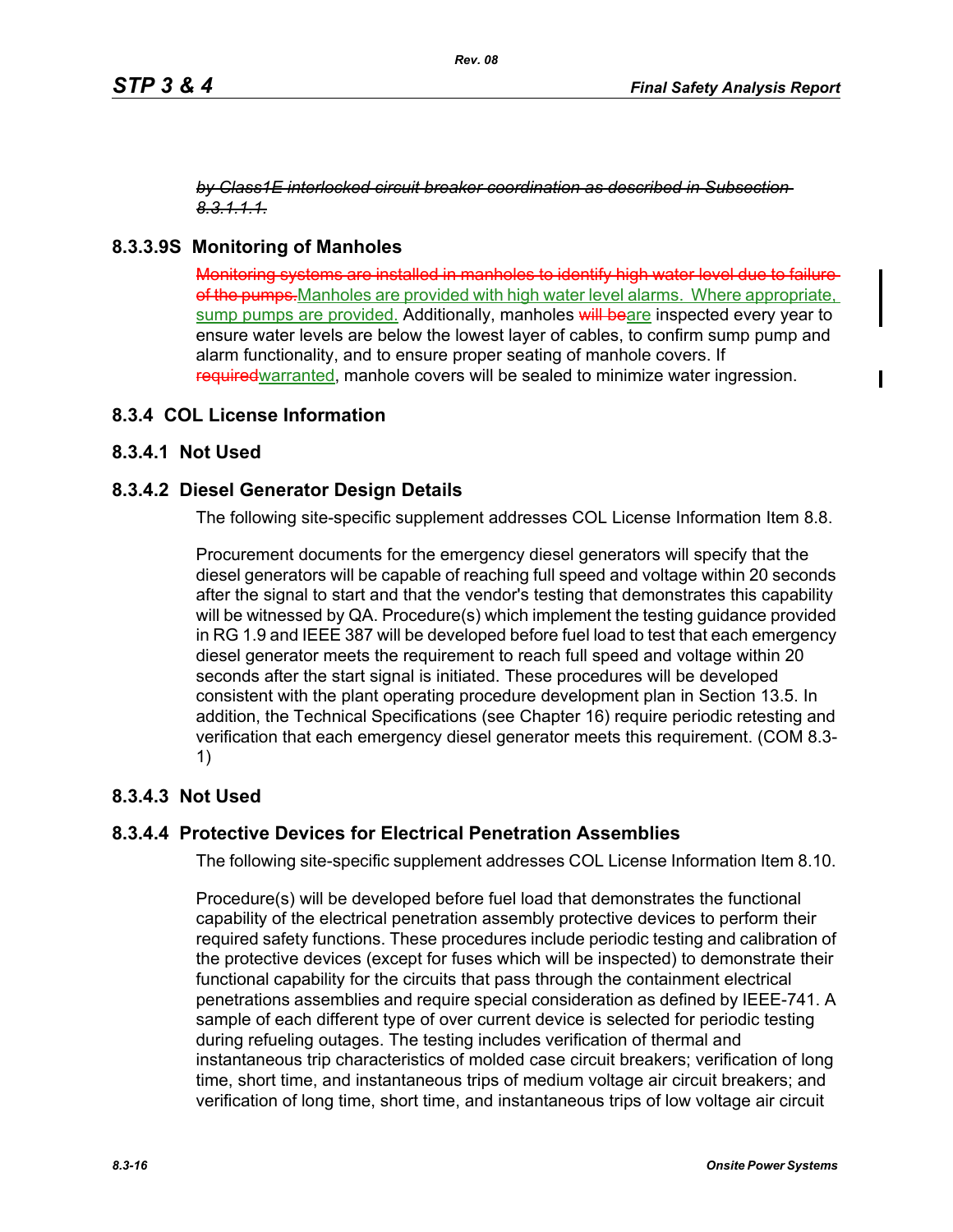breakers. The procedures will be developed before fuel load consistent with the plant operating procedure development plan in Section 13.5. (COM 8.3-2)

- **8.3.4.5 Not Used**
- **8.3.4.6 Not Used**
- **8.3.4.7 Not Used**
- **8.3.4.8 Not Used**

#### **8.3.4.9 Offsite Power Supply Arrangement**

The following site-specific supplement addresses COL License Information Item 8.15.

Procedure(s) that require one of three divisional buses to be fed from an alternate source during normal operation to prevent the simultaneous de-energization of all divisional buses on the loss of one offsite power supply, will be developed prior to fuel load. Technical Specifications limit operation when both of the reserve auxiliary transformers or all three (3) unit auxiliary transformers are inoperable. These procedures will be developed consistent with the plant operating procedure development plan in Section 13.5. (COM 8.3-3)

- **8.3.4.10 Not Used**
- **8.3.4.11 Not Used**
- **8.3.4.12 Not Used**

### **8.3.4.13 Load Testing of Class 1E Switchgear and Motor Control Centers**

The following site-specific supplement addresses COL License Information Item 8.19.

The availability of adequate voltage (+/-10%) at the device load from Class 1E switchgear and motor control centers for different operating scenarios will be determined by analysis. The electrical model for the analysis will be validated by site testing prior to fuel load. The capability of critical electrical equipment to operate within +/- 10% of nominal voltage will also be confirmed by vendor testing of the system components before shipment. (COM 8.3- 4)

### **8.3.4.14 Administrative Controls for Bus Grounding Circuit Devices**

This subsection of the ABWR DCD is replaced in its entirety with the following sitespecific supplement which addresses COL License Information Item 8.20.

Plant operating procedures will provide appropriate administrative controls to assure that bus grounding circuit devices are removed whenever the corresponding buses are energized. Operation and maintenance procedures, that provide directions to energize or deenergize high voltage electrical equipment, will also include instructions regarding bus grounding circuit devices to assure that they are in the correct position. These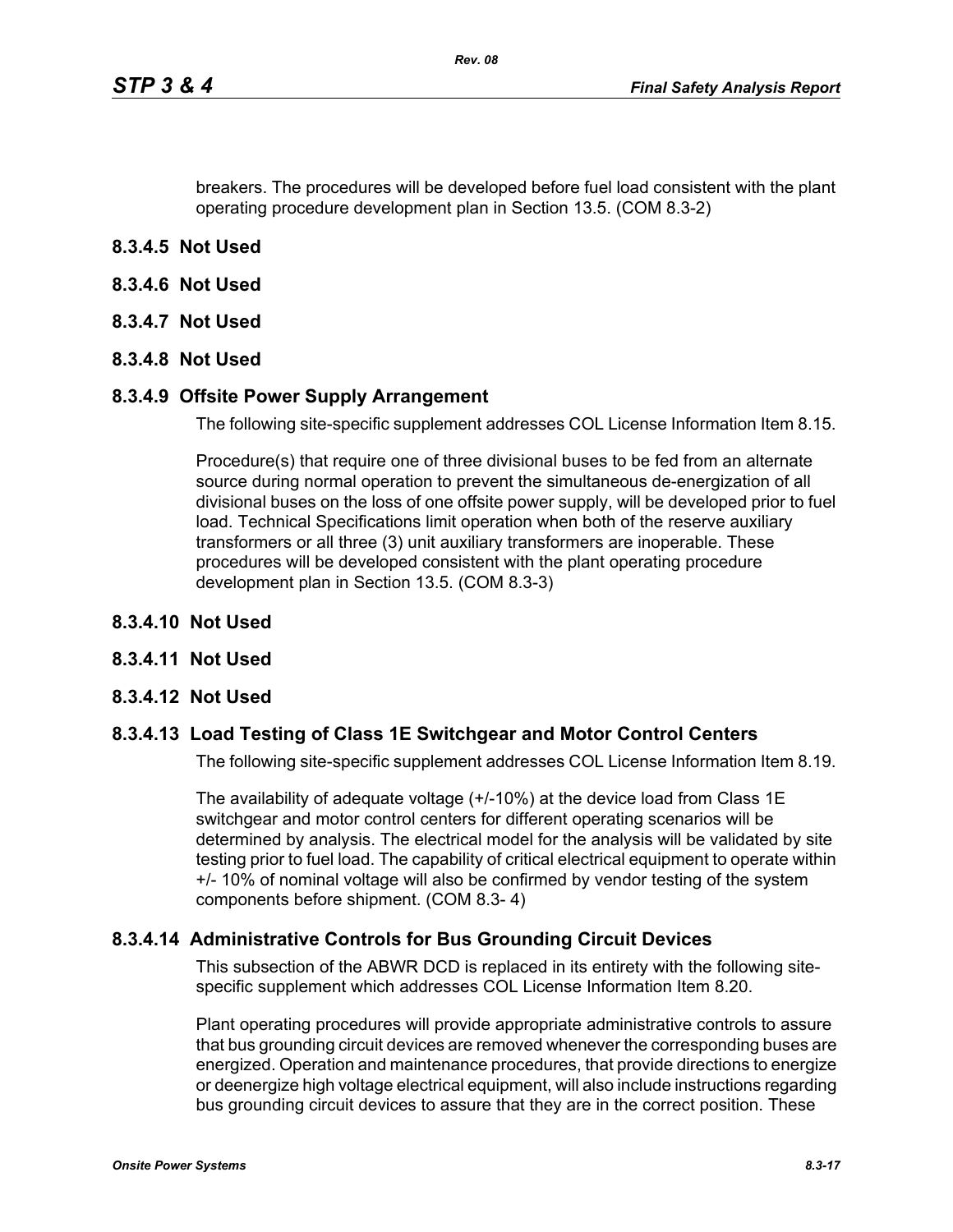procedures will be developed prior to fuel load and be consistent with the plant operating procedure development plan in Section 13.5. (COM 8.3-5)

# **8.3.4.15 Administrative Controls for Manual Interconnections**

The following site-specific supplement addresses COL License Information Item 8.21.

Plant operating procedure(s) to prevent paralleling of redundant onsite Class 1E power supplies from different buses and sources to power plant loads will be developed prior to fuel load. These procedures will be developed consistent with the plant operating procedure development plan in Section 13.5. (COM 8.3-6)

# **8.3.4.16 Not Used**

# **8.3.4.17 Common Industrial Standards Referenced in Purchase Specifications**

The following site-specific supplement addresses COL License Information Item 8.23.

The appropriate industrial standards, such as those listed in Subsection 8.3.5, for the assurance of quality manufacturing of both Class 1E and non-Class 1E equipment, will be referenced in the purchase documents.

# **8.3.4.18 Administrative Controls for Switching 125 VDC Standby Charger**

The following site-specific supplement addresses COL License Information Item 8.24.

Plant operating procedure(s) and administrative key controls will be developed prior to fuel load to assure that all input and output circuit breakers for the standby battery charger are in the open position when the charger is not in use, and at least two circuit breakers in series are verified to be open between redundant divisions when the standby charger is placed into service (Section 8.3.2.1.3). The interlocks are also addressed in the single line diagrams (Figures 8.3-1). These procedures will be developed consistent with the plant operating procedure development plan in Section 13.5. (COM 8.3-7)

# **8.3.4.19 Control of Access to Class 1E Power Equipment**

The following site-specific supplement addresses COL License Information Item 8.25.

Procedure(s) that contain appropriate administrative controls to limit access to Class 1E power equipment areas and Class 1E distribution panels, will be developed prior to fuel load. Class 1E power system power supplies and distribution equipment (including diesel generators, batteries, battery chargers, CVCF power supplies, 4.16 kV switchgear, 480 V load centers, 480 V motor control centers) are all located within the Vital Area areas and access is controlled accordingly. In addition, AC and DC distribution panels are located in the same areas or similar areas as Class 1E power supplies and distribution equipment or the distribution panels are capable of being locked, so that access to circuit breakers can be administratively controlled. These procedures will be developed consistent with the plant operating procedure development plan in Section 13.5. (COM 8.3-8)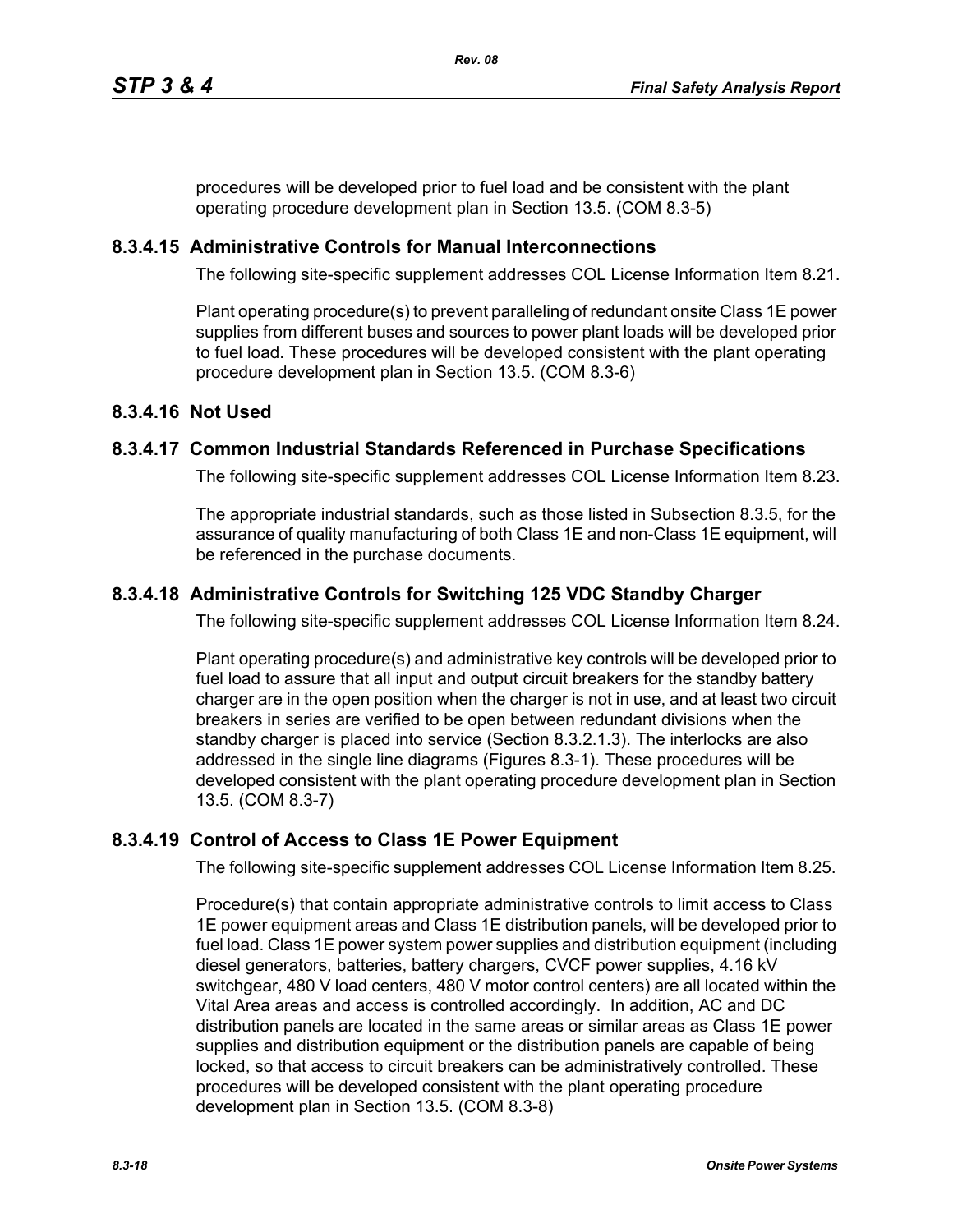# **8.3.4.20 Periodic Testing of Voltage Protection Equipment**

The following site-specific supplement addresses COL License Information Item 8.26.

Procedure(s) which implement the testing requirements of RG 1.118 and IEEE 338 for the periodic testing of instruments, timers, and other electrical equipment designed to protect the distribution system from: (1) loss of offsite voltage, and (2) degradation of offsite voltage, will be developed prior to fuel load. These procedures will be developed consistent with the plant operating procedure development plan in Section 13.5. (COM 8.3-9)

# **8.3.4.21 Diesel Generator Parallel Test Mode**

The following site-specific supplement addresses COL License Information Item 8.27.

Procedure(s) will be developed prior to fuel load which provide for the periodic testing of the diesel generator interlocks which restore units to emergency standby in the event of a LOCA or LOPP. Such procedures shall require that each diesel generator set be operated independently of the other sets, and be connected to the utility power system only by manual control during testing or for bus transfer. Also, such procedures shall require that the duration of the connection between the preferred power supply and the standby power supply shall be minimized in accordance with Section 6.1.3 of IEEE-308. These procedures will be developed consistent with the plant operating procedure development plan in Section 13.5 (COM 8.3-10)

# **8.3.4.22 Periodic Testing of Diesel Generator Protective Relaying**

The following site-specific supplement addresses COL License Information Item 8.28.

Procedure(s) which implement the testing requirements of RG 1.9 and IEEE 387 for periodic testing of diesel generator protective relaying, bypass circuitry, and annunciation will be developed prior to fuel load. These procedures will be developed consistent with the plant operating procedure development plan in Section 13.5. (COM 8.3-11)

# **8.3.4.23 Periodic Testing of Diesel Generator Synchronizing Interlocks**

The following site-specific supplement addresses COL License Information Item 8.29.

Procedure(s) which implement the testing requirements of RG 1.9 and IEEE 387 for periodic testing of diesel generator synchronizing interlocks, and to prevent incorrect synchronization whenever the diesel generator is required to operate in parallel with the preferred power supply will be developed prior to fuel load. These procedures will be developed consistent with the plant operating procedure development plan in Section 13.5. (COM 8.3-12)

# **8.3.4.24 Periodic Testing of Thermal Overloads and Bypass Circuitry**

The following site-specific supplement addresses COL License Information Item 8.30.

Procedure(s) for the periodic testing of thermal overloads and associated bypass circuitry for Class 1E MOVs to the requirements of RG 1.106 will be developed prior to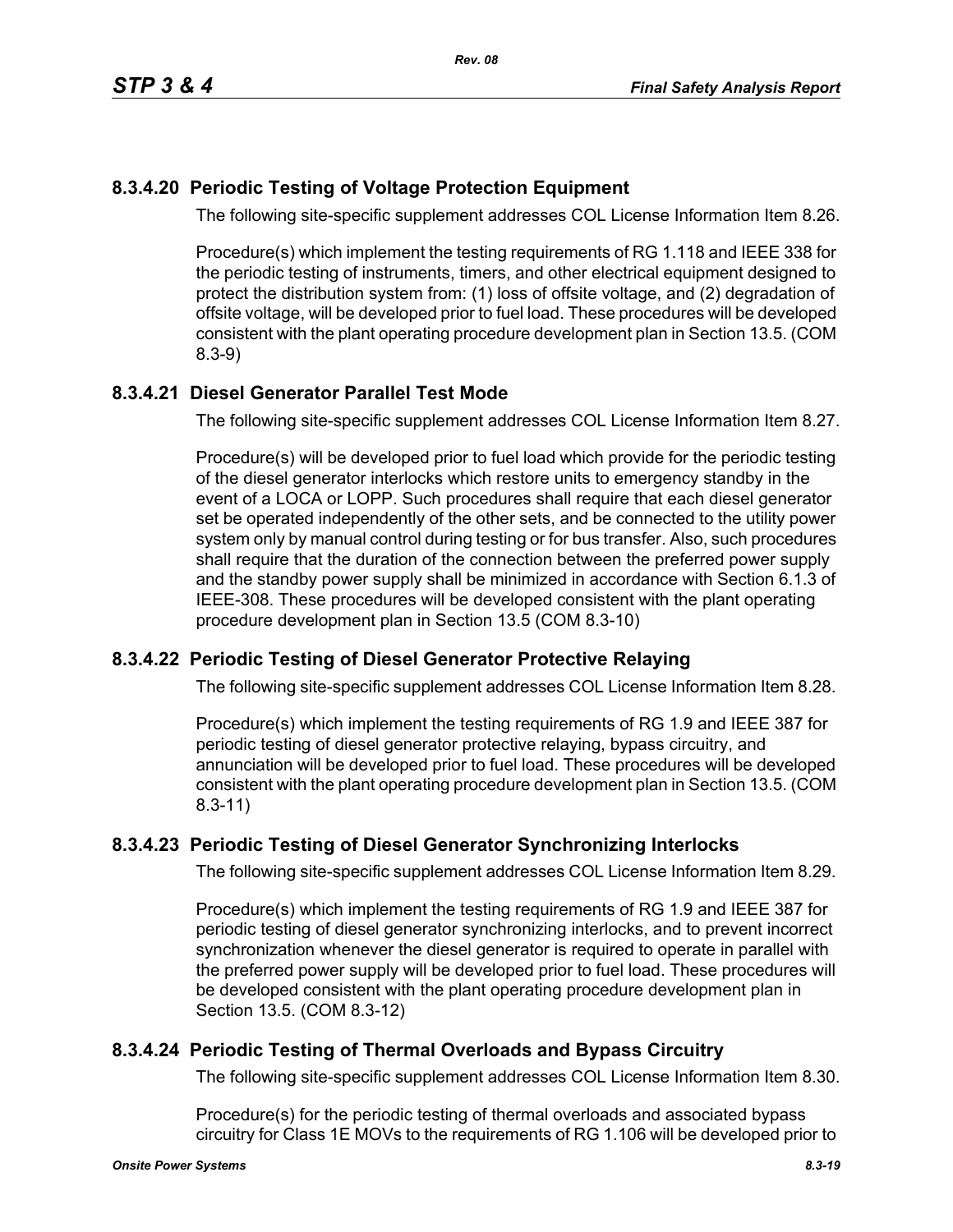fuel load. These procedures will be developed consistent with the plant operating procedure development plan in Section 13.5. (COM 8.3-13)

# **8.3.4.25 Periodic Inspection/Testing of Lighting Systems**

The following site-specific supplement addresses COL License Information Item 8.31.

Procedure(s) for periodic inspection of all lighting systems installed in safety-related areas and in passageways leading to and from these areas and for periodic inspection of the lighting systems which are normally de-energized (e.g., DC-powered lamps), will be developed prior to fuel load. These procedures will be developed consistent with the plant operating procedure development plan in Section 13.5. (COM 8.3-14)

# **8.3.4.26 Controls for Limiting Potential Hazards into Cable Chases**

The following site-specific supplement addresses COL License Information Item 8.32.

Procedure(s) to control and limit the introduction of potential hazards into cable chases and control room areas will be developed prior to fuel load. These procedures will be developed consistent with the plant operating procedure development plan in Section 13.5. (COM 8.3-15)

# **8.3.4.27 Periodic Testing of Class 1E Equipment Protective Relaying**

The following site-specific supplement addresses COL License Information Item 8.33.

Procedure(s) for the periodic testing of all protective relaying and thermal overloads associated with Class 1E motors and switchgear will be developed prior to fuel load. These procedures will be developed consistent with the plant operating procedure development plan in Section 13.5. (COM 8.3-16)

# **8.3.4.28 Periodic Testing of CVCF Power Supplies and EPAs**

The following site-specific supplement addresses COL License Information Item 8.34.

Procedure(s) for the periodic testing of CVCF power supplies (including alarms) and associated Electrical Protection Assemblies (EPAs) which provide power to the Reactor Protection System will be developed prior to fuel load. These procedures will be developed consistent with the plant operating procedure development plan in Section 13.5. (COM 8.3-17)

# **8.3.4.29 Periodic Testing of Class 1E Circuit Breakers**

This subsection of the ABWR DCD is replaced in its entirety with the following sitespecific supplement which addresses COL License Information Item 8.35.

Procedure(s) for the periodic calibration and functional testing of the fault interrupt capability of all Class 1E breakers; the fault interrupt coordination between supply and load breakers for each Class 1E load and each Division I non-Class 1E load will be developed prior to fuel load. These procedures will be developed consistent with the plant operating procedure development plan in Section 13.5. (COM 8.3-18)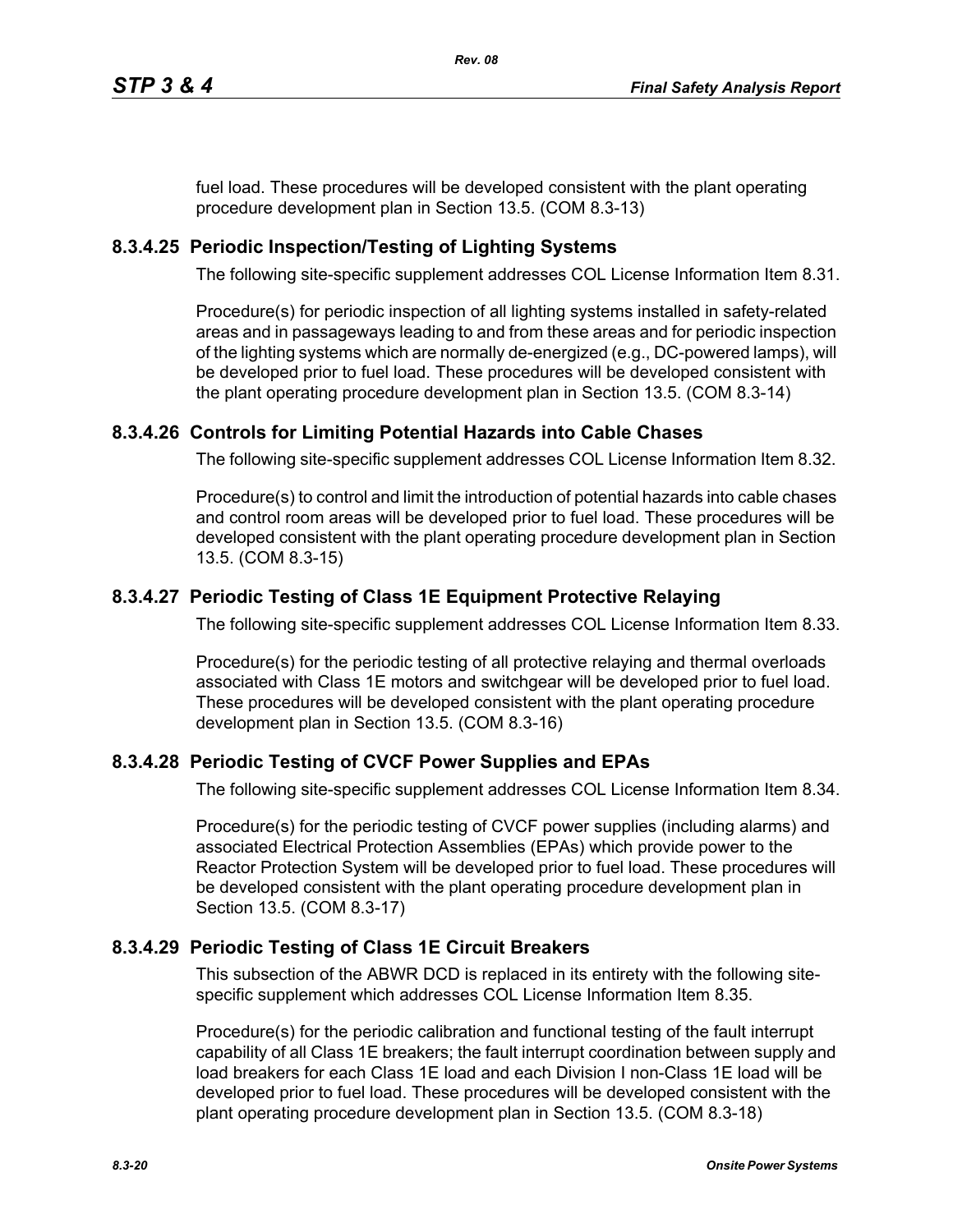# **8.3.4.30 Periodic Testing of Electrical Systems & Equipment**

The following site-specific supplement addresses COL License Information Item 8.36.

Procedure(s) for the periodic testing of all Class 1E electrical systems and equipment in accordance with surveillance and test requirements of Section 7 of IEEE 308, will be developed prior to fuel load consistent with the plant operating procedure development plan in Section 13.5. (COM 8.3-19)

## **8.3.4.31 Not Used**

## **8.3.4.32 Class 1E Battery Installation and Maintenance Requirements**

The following site-specific supplement addresses COL License Information Item 8.38.

Procedure(s) for the installation, maintenance, testing and replacement of Class 1E station batteries which meet the requirements of IEEE 484 and Section 5 of IEEE 946, will be developed prior to fuel load. These procedures will be developed consistent with the plant operating procedure development plan in Section 13.5. (COM 8.3-20)

# **8.3.4.33 Periodic Testing of Class 1E Batteries**

The following site-specific supplement addresses COL License Information Item 8.39.

Procedure(s) for the periodic testing of Class 1E station batteries in accordance with the requirements of Section 7 of IEEE 308 to ensure sufficient capacity and capability to supply power to their connected loads will be developed prior to fuel load. These procedures will be developed consistent with the plant operating procedure development plan in Section 13.5. (COM 8.3-21)

# **8.3.4.34 Periodic Testing of Class 1E CVCF Power Supplies**

The following site-specific supplement addresses COL License Information Item 8.40.

Procedure(s) for the periodic testing of Class 1E constant voltage constant frequency (CVCF) power supplies to ensure sufficient capacity to supply power to their connected loads, will be developed prior to fuel load. These procedures will be developed consistent with the plant operating procedure development plan in Section 13.5. (COM 8.3-22)

# **8.3.4.35 Periodic Testing of Class 1E Battery Chargers**

The following site-specific supplement addresses COL License Information Item 8.41.

Procedure(s) for the periodic testing of Class 1E battery chargers to ensure sufficient capacity to supply power to their connected loads will be developed prior to fuel load. These procedures will be developed consistent with the plant operating procedure development plan in Section 13.5. (COM 8.3-23)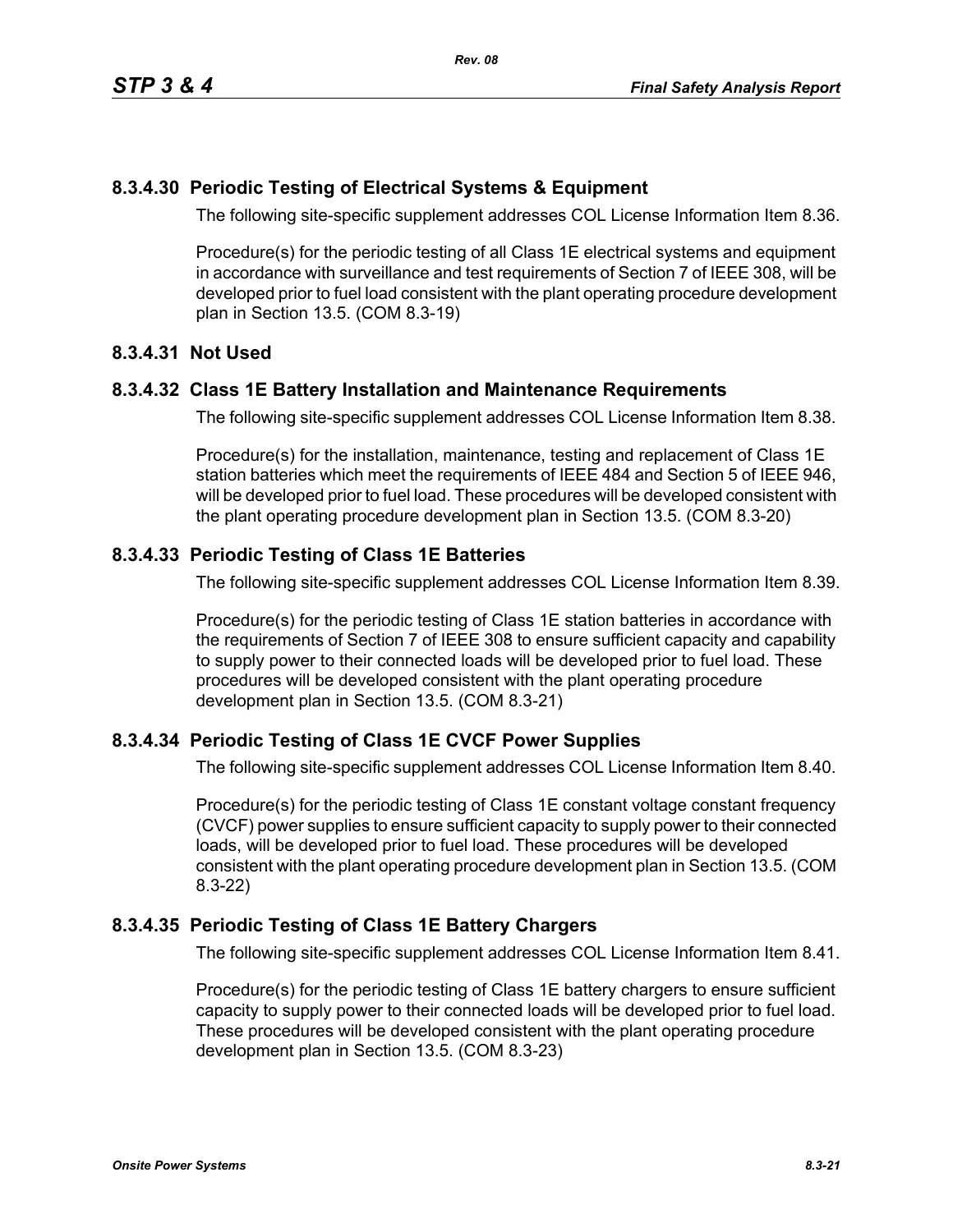# **8.3.4.36 Periodic Testing of Class 1E Diesel Generators**

The following site-specific supplement addresses COL License Information Item 8.42.

Procedure(s) for the periodic testing and/or analysis of Class 1E diesel generators to demonstrate their capability to satisfy the criteria in Subsection 8.3.1.1.8.2, to supply the actual full design basis load current for each sequenced load step, and to manually start each diesel generator will be developed prior to fuel load. These procedures will be developed prior to fuel load consistent with the plant operating procedure development plan in Section 13.5. (COM 8.3-24)

# **8.3.5 References**

STD DEP 8.3-1

*7.2 kV-rated* Medium voltage *metal-clad Switchgear*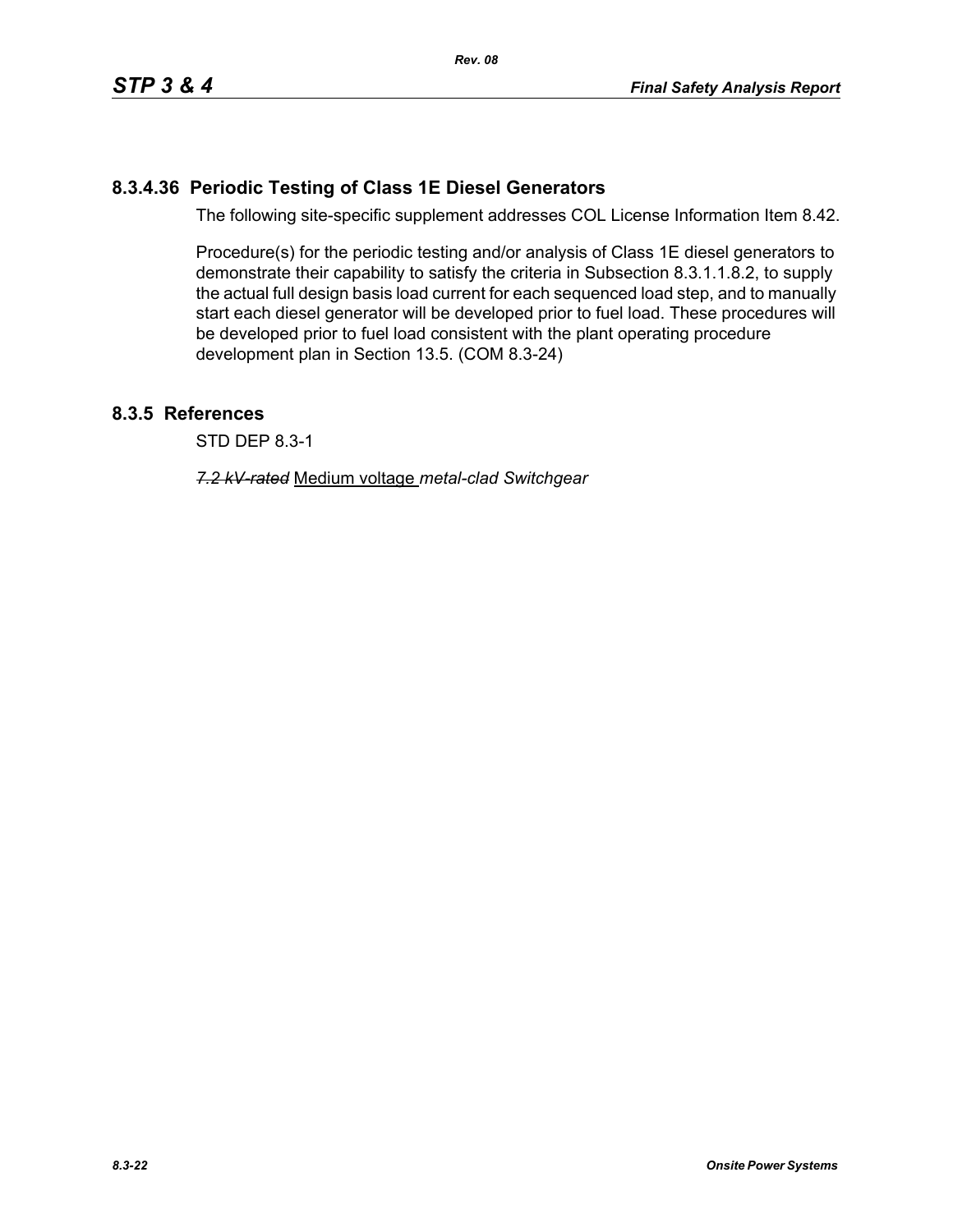# Table 8.3-1 from the reference ABWR DCD is replaced in its entirety with the following.

|                 |                                                                         |                          |           |               | <b>Generator Connected Loads (kW)</b> |                          |
|-----------------|-------------------------------------------------------------------------|--------------------------|-----------|---------------|---------------------------------------|--------------------------|
|                 |                                                                         | Rating                   | A         | B             | $\mathbf c$                           |                          |
| Sys. No         | <b>Load Description</b>                                                 | (kW)                     | (Div)     | (Div II)      | (Div III)                             | <b>Note</b> <sup>®</sup> |
| -----           | <b>Motor operated Valves</b>                                            | 160x3                    | Χ         | Χ             | X                                     | (2)                      |
| C12             | <b>FMCRD</b>                                                            | 432x1                    | 432       |               |                                       |                          |
| C41             | <b>SLC Pump</b>                                                         | 50x2                     | 50        | 50            |                                       |                          |
| E11             | <b>RHR Pump</b><br>Fill Pump                                            | 589x3<br>4x3             | 589<br>X  | 589<br>X      | 589<br>X                              |                          |
| E22<br>P21      | <b>HPCF Pump</b><br>RCW Pump (Div I, II)<br>(Div III)                   | 1689x2<br>389x4<br>300x2 | -<br>778  | 1689<br>778   | 1689<br>600                           |                          |
| P <sub>25</sub> | <b>HECW Pump</b><br><b>HECW Refrigerator</b>                            | 50x5<br>367x5            | 50<br>367 | 100<br>734    | 100<br>734                            |                          |
| P41             | <b>RSW Pump</b>                                                         | 530x6                    | 1060      | 1060          | 1060                                  |                          |
| R <sub>23</sub> | P/C Transformer Loss                                                    | 30x6                     | 60        | 60            | 60                                    |                          |
| R42             | DC 125V Charger (Div I, II, III)<br>(Div IV)<br>125 VDC Standby Charger | 98x3<br>56x1<br>98       | 98<br>98  | 98<br>56      | 98<br>98                              | (3)                      |
| R46             | <b>Vital CVCF</b><br>(Div I, II, III)<br>(Div IV)                       | 28x3<br>28               | 28        | 28<br>28      | 28                                    | (3)                      |
| R47             | Instrument and Control Power<br>(Div I, II, III)<br>(Div IV)            | 40x3<br>40               | 40<br>-   | 40<br>40      | 40<br>$\overline{\phantom{a}}$        | (3)                      |
| R <sub>52</sub> | Lighting                                                                | 100x3                    | 100       | 100           | 100                                   |                          |
| T <sub>22</sub> | <b>SGTS Fan</b><br><b>SGTS Heaters</b><br><b>SGTS Cooling Fan</b>       | 61x2<br>26x2<br>4x2      |           | 61<br>26<br>4 | 61<br>26<br>4                         |                          |
| U41             | <b>CRHA Supply Fans</b><br><b>CRHA HVAC Emergency</b>                   | 122x4                    |           | 244           | 244                                   | (5)                      |
|                 | Filter Unit Supply Fans<br><b>CBSREA HVAC</b>                           | 17x4                     |           | 34            | 34                                    | (5)                      |
|                 | Supply Fans<br><b>RBSREEHVAC</b>                                        | 61x6                     | 122       | 122           | 122                                   | (5)                      |
|                 | <b>Supply Fans</b><br><b>RBSRDGHVAC Emergency</b>                       | 61x6                     | 122       | 122           | 122                                   | (5)                      |
|                 | Supply Fans                                                             | 50x6                     | 100       | 100           | 100                                   | (5)                      |

**Table 8.3-1 D/G Load Table—LOCA + LOPP**

*Rev. 08*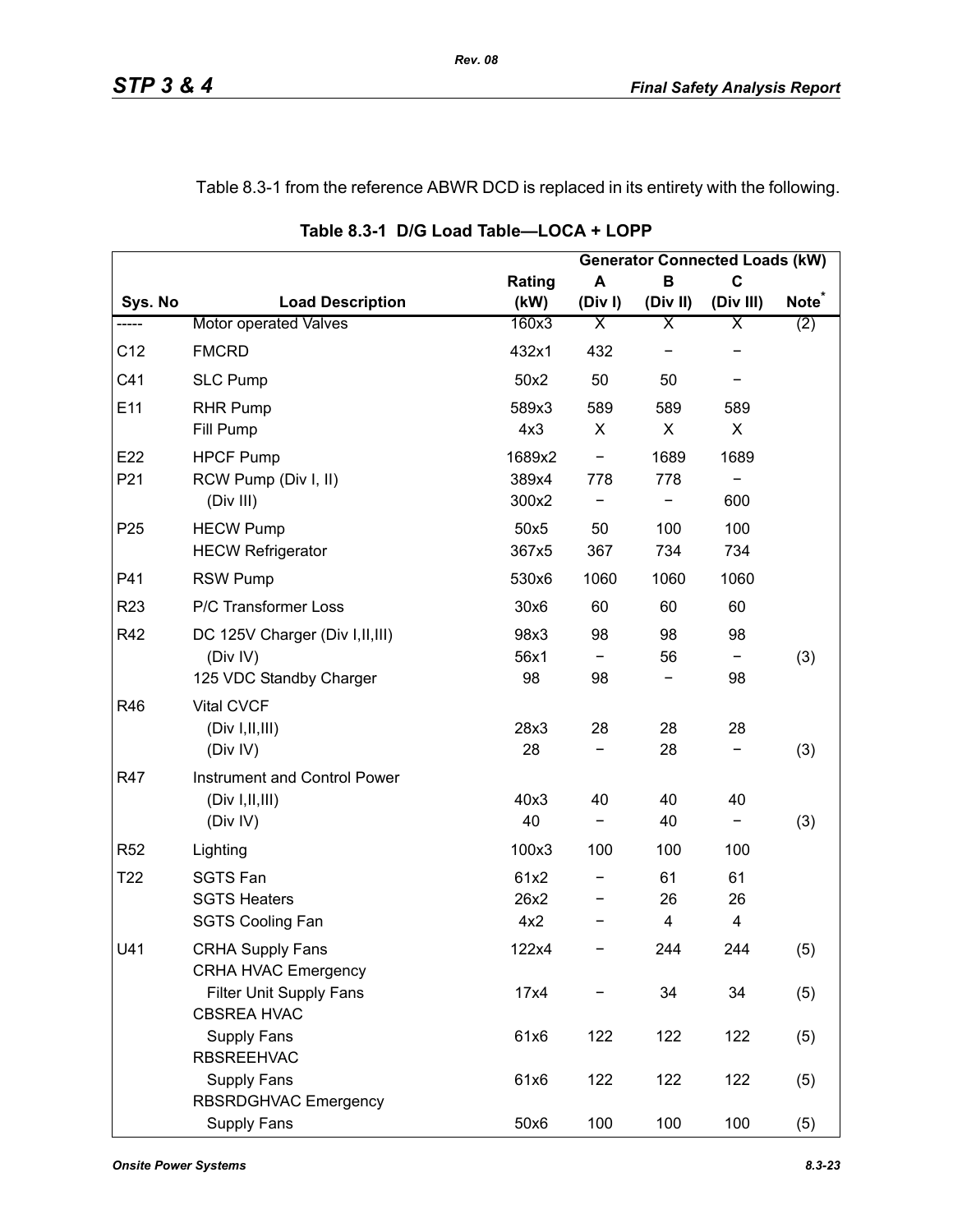|             |                                          |                |            |               | <b>Generator Connected Loads (kW)</b> |                   |
|-------------|------------------------------------------|----------------|------------|---------------|---------------------------------------|-------------------|
| Sys. No     | <b>Load Description</b>                  | Rating<br>(kW) | A<br>(Div) | в<br>(Div II) | С<br>(Div III)                        | Note <sup>*</sup> |
|             |                                          |                |            |               |                                       |                   |
|             | <b>RBSREEHVAC Supply</b>                 |                |            |               |                                       |                   |
|             | <b>Electrical Heating Coil</b>           | 101x6          | X          | X             | X                                     |                   |
|             | Cooling Tower Fan                        | 208x6          | 416        | 416           | 416                                   |                   |
|             | UHS HVAC Fan                             | 41x3           | 41         | 41            | 41                                    |                   |
|             | <b>UHS Unit Heater</b>                   | 180x3          | 180        | 180           | 180                                   |                   |
| Other Loads |                                          |                | 174        | 140           | 131                                   |                   |
|             | <b>Total Connected Loads</b>             |                | 5271       | 7306          | 7043                                  |                   |
|             | Total Standby Loads and Short Time Loads |                | 538        | 677           | 677                                   |                   |
|             | <b>Total Operating Loads</b>             |                | 4733       | 6629          | 6366                                  |                   |

|  |  |  | Table 8.3-1 D/G Load Table—LOCA + LOPP (Continued) |
|--|--|--|----------------------------------------------------|
|--|--|--|----------------------------------------------------|

*Rev. 08*

\* See Table 8.3-3 for Notes

# **Table 8.3-3 Notes for Tables 8.3-1 and 8.3-2**

- *(3) Div. IV battery charger is fed from Div. II motor control center*s*.*
- *(4) Load description acronyms are interpreted as follows:*

| CRHA              | Control Room Habitability Area                                                    |
|-------------------|-----------------------------------------------------------------------------------|
| <b>CBSREA</b>     | <b>Control Building Safety-Related</b><br><b>Equipment Area</b>                   |
| FCS               | <del>Flammability Control System</del>                                            |
| <b>RBSREEHVAC</b> | <b>Reactor Building Safety-Related</b><br><b>Electrical Equipment HVAC System</b> |
| <b>RBSRDGHVAC</b> | <b>Reactor Building Safety-Related Diesel</b><br>Generator HVAC System            |
| UHS               | Ultimate Heat Sink                                                                |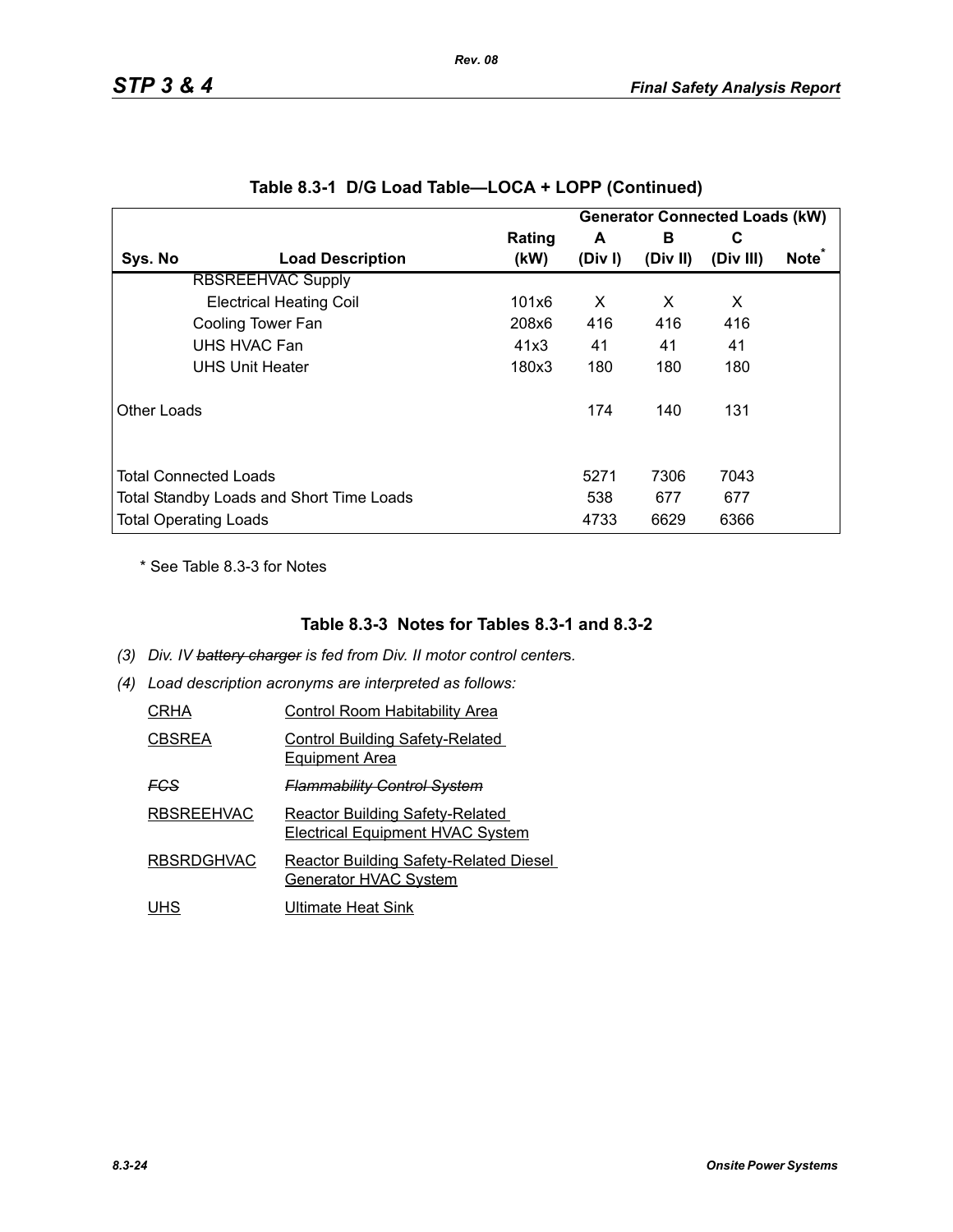| Div.<br><b>Mode</b><br>MOV<br><b>RHR</b><br><b>RCW</b><br><b>RSW Pump</b><br><b>RSW Pump</b><br><b>SGTS</b><br><b>RCW Pump</b><br>Chargers<br>Pump<br>Pump<br><b>LOCA</b><br>DG HVAC<br><b>CVCFs</b><br>Inst. Tr<br><b>HECW</b><br>R/B Emer. HVAC<br>&<br>Lighting<br>C/B Emer. HVAC<br>Refrig<br>Pump<br><b>LOPP</b><br>FCMRD <sup>*</sup><br>LOCA Loads<br><b>MOV</b><br><b>RHR</b><br><b>RCW</b><br><b>RSW Pump</b><br>SGTS<br><b>RCW Pump</b><br><b>RSW Pump</b><br>Chargers<br>Pump<br>Pump<br><b>LOCA</b><br><b>HPCF</b><br>DG HVAC<br><b>HECW</b><br><b>MCR</b><br><b>CVCFs</b><br>R/B Emer. HVAC<br>&<br>Pump Inst.<br><b>HVAC</b><br>C/B Emer. HVAC<br>Refrig<br>Ш<br>Pump<br><b>LOPP</b><br><b>Tr Lighting</b><br><b>MOV</b><br><b>RHR</b><br><b>RCW</b><br><b>RCW Pump</b><br><b>RSW Pump</b> | <b>SLC Pump</b><br><b>HECW</b><br><b>SLC Pump</b><br><b>HECW</b><br><b>HECW</b><br><b>RSW Pump</b><br>Chargers<br>Refrig<br><b>CVCFs</b> |
|----------------------------------------------------------------------------------------------------------------------------------------------------------------------------------------------------------------------------------------------------------------------------------------------------------------------------------------------------------------------------------------------------------------------------------------------------------------------------------------------------------------------------------------------------------------------------------------------------------------------------------------------------------------------------------------------------------------------------------------------------------------------------------------------------------|------------------------------------------------------------------------------------------------------------------------------------------|
|                                                                                                                                                                                                                                                                                                                                                                                                                                                                                                                                                                                                                                                                                                                                                                                                          | <b>FCS</b><br><b>FCS</b>                                                                                                                 |
|                                                                                                                                                                                                                                                                                                                                                                                                                                                                                                                                                                                                                                                                                                                                                                                                          |                                                                                                                                          |
|                                                                                                                                                                                                                                                                                                                                                                                                                                                                                                                                                                                                                                                                                                                                                                                                          |                                                                                                                                          |
|                                                                                                                                                                                                                                                                                                                                                                                                                                                                                                                                                                                                                                                                                                                                                                                                          |                                                                                                                                          |
|                                                                                                                                                                                                                                                                                                                                                                                                                                                                                                                                                                                                                                                                                                                                                                                                          |                                                                                                                                          |
| Pump<br>Pump                                                                                                                                                                                                                                                                                                                                                                                                                                                                                                                                                                                                                                                                                                                                                                                             |                                                                                                                                          |
| <b>LOCA</b><br><b>HPCF</b><br>DG HVAC<br><b>HECW</b><br><b>MCR</b><br>R/B Emer. HVAC<br>$\ensuremath{\mathsf{III}}\xspace$<br>&<br>Pump Inst.<br><b>HVAC</b><br>C/B Emer. HVAC<br>Pump<br>LOPP<br><b>Tr Lighting</b>                                                                                                                                                                                                                                                                                                                                                                                                                                                                                                                                                                                     |                                                                                                                                          |

노

*STP 3 & 4*